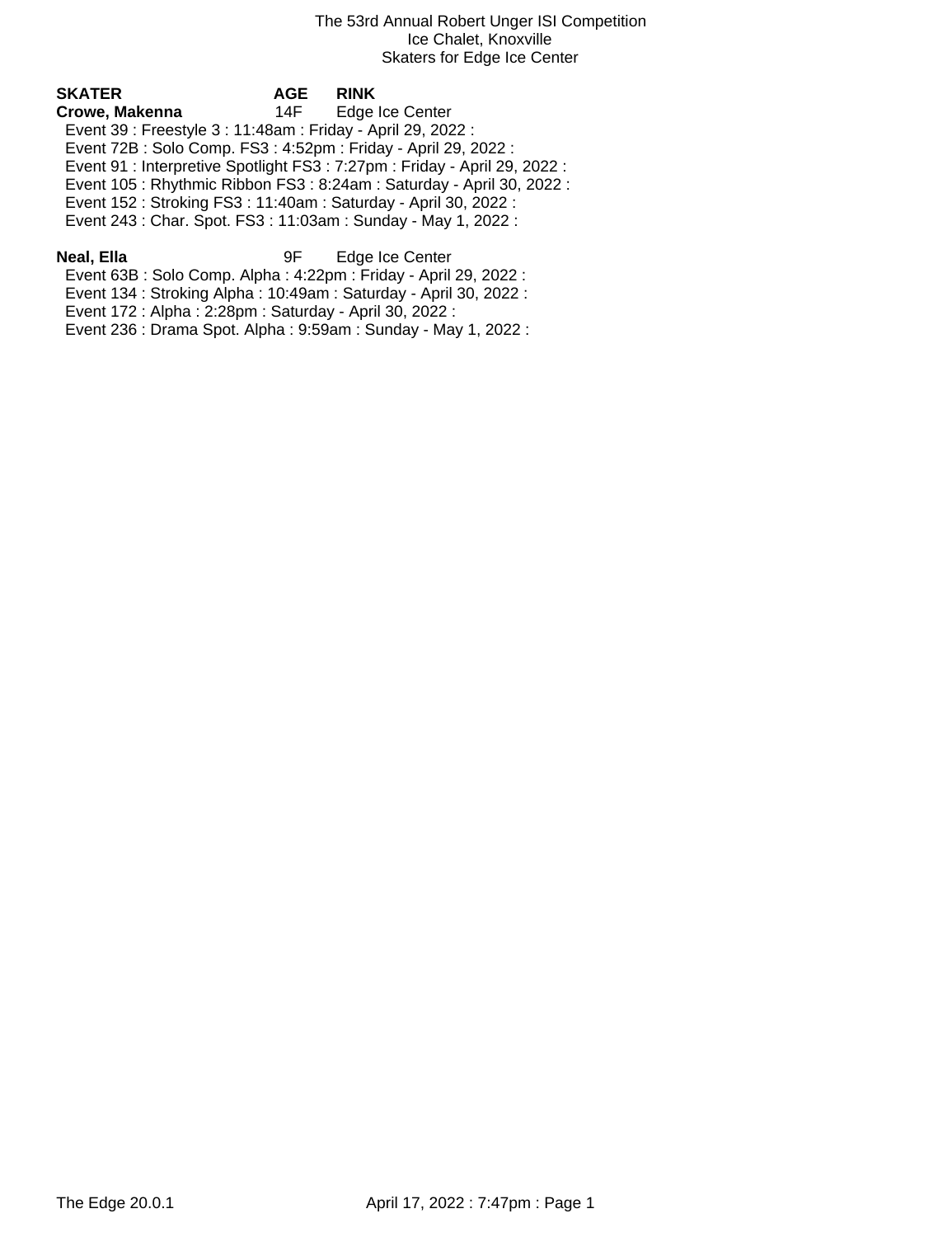### The 53rd Annual Robert Unger ISI Competition Ice Chalet, Knoxville Skaters for Frank Southern Bloomington FSC

**SKATER AGE RINK Frank Southern Bloomington FSC**  Event 7 : Dance Solo 1: Chasses : 8:25am : Friday - April 29, 2022 : Event 236 : Drama Spot. Alpha : 9:59am : Sunday - May 1, 2022 : Event 253 : Theme Spot. Alpha : 11:31am : Sunday - May 1, 2022 :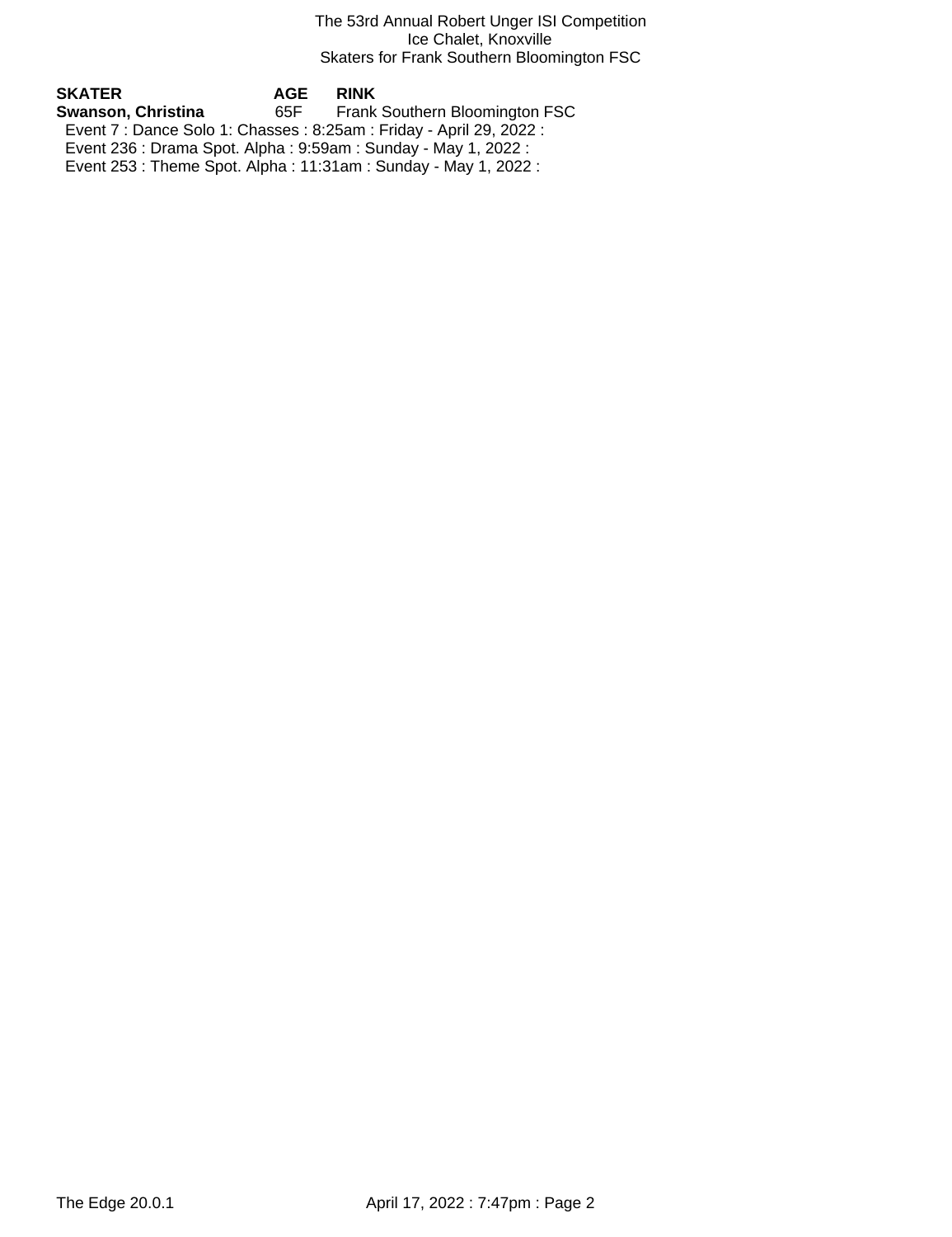**SKATER AGE RINK Abney, Anna Claire** 11F Huntsville Skating School Event 37 : Freestyle 2 : 11:25am : Friday - April 29, 2022 : Event 217 : Lt. Ent. Spot. FS2 : 8:03pm : Saturday - April 30, 2022 :

Arnold, Jennifer **53F** Huntsville Skating School Event 44 : Freestyle 4 : 1:34pm : Friday - April 29, 2022 : Event 122 : Jump & Spin Silver : 9:34am : Saturday - April 30, 2022 :

**Booth, Rebecca** 56F Huntsville Skating School Event 66B : Solo Comp. Gamma : 4:34pm : Friday - April 29, 2022 : Event 142 : Stroking Gamma : 11:07am : Saturday - April 30, 2022 : Event 259 : Sync. Skate : 1:01pm : Sunday - May 1, 2022 :

**Clayton, Claire** 10F Huntsville Skating School Event 146 : Stroking FS1 : 11:24am : Saturday - April 30, 2022 : Event 216 : Lt. Ent. Spot. FS1 : 8:03pm : Saturday - April 30, 2022 :

**Davies, Cynthia** 34F Huntsville Skating School Event 79 : Family Spotlight : 5:27pm : Friday - April 29, 2022 :

**Davis, Erik** 10M Huntsville Skating School Event 127 : Special Skater 1 : 10:32am : Saturday - April 30, 2022 : Event 256 : Sync. Form. : 12:27pm : Sunday - May 1, 2022 :

**Davis, Paul 10M** Huntsville Skating School Event 126 : Special Skater 1 : 10:32am : Saturday - April 30, 2022 : Event 256 : Sync. Form. : 12:27pm : Sunday - May 1, 2022 :

**Dodd, Cassandre** 17F Huntsville Skating School Event 55 : Artistic FS4 : 2:53pm : Friday - April 29, 2022 : Event 74B : Solo Comp. FS4 : 5:05pm : Friday - April 29, 2022 : Event 90 : Interpretive Spotlight FS4 : 7:08pm : Friday - April 29, 2022 : Event 108 : Rhythmic Ribbon FS4 : 8:24am : Saturday - April 30, 2022 : Event 201 : Open FS Silver : 5:45pm : Saturday - April 30, 2022 : Event 207 : Drama Spot. FS4 : 6:56pm : Saturday - April 30, 2022 : Event 228 : Couples Spot. Lt. Ent. Gold : 9:26am : Sunday - May 1, 2022 : Event 259 : Sync. Skate : 1:01pm : Sunday - May 1, 2022 :

**Doss, Lillian** 9F Huntsville Skating School Event 49 : Artistic FS2 : 2:28pm : Friday - April 29, 2022 : Event 85 : Interpretive Spotlight FS2 : 6:47pm : Friday - April 29, 2022 : Event 109 : Rhythmic Hoop FS2 : 8:47am : Saturday - April 30, 2022 : Event 217 : Lt. Ent. Spot. FS2 : 8:03pm : Saturday - April 30, 2022 :

**Durham, Caitlyn** 33F Huntsville Skating School Event 259 : Sync. Skate : 1:01pm : Sunday - May 1, 2022 :

**Fox, Sabrina** 16F Huntsville Skating School Event 197 : Open FS Silver : 5:08pm : Saturday - April 30, 2022 : Event 218 : Lt. Ent. Spot. FS4 : 8:43pm : Saturday - April 30, 2022 :

**Handley, Kristian** 19F Huntsville Skating School Event 188 : Open FS Gold : 4:11pm : Saturday - April 30, 2022 : Event 208 : Drama Spot. FS6 : 6:56pm : Saturday - April 30, 2022 : Event 228 : Couples Spot. Lt. Ent. Gold : 9:26am : Sunday - May 1, 2022 : Event 259 : Sync. Skate : 1:01pm : Sunday - May 1, 2022 :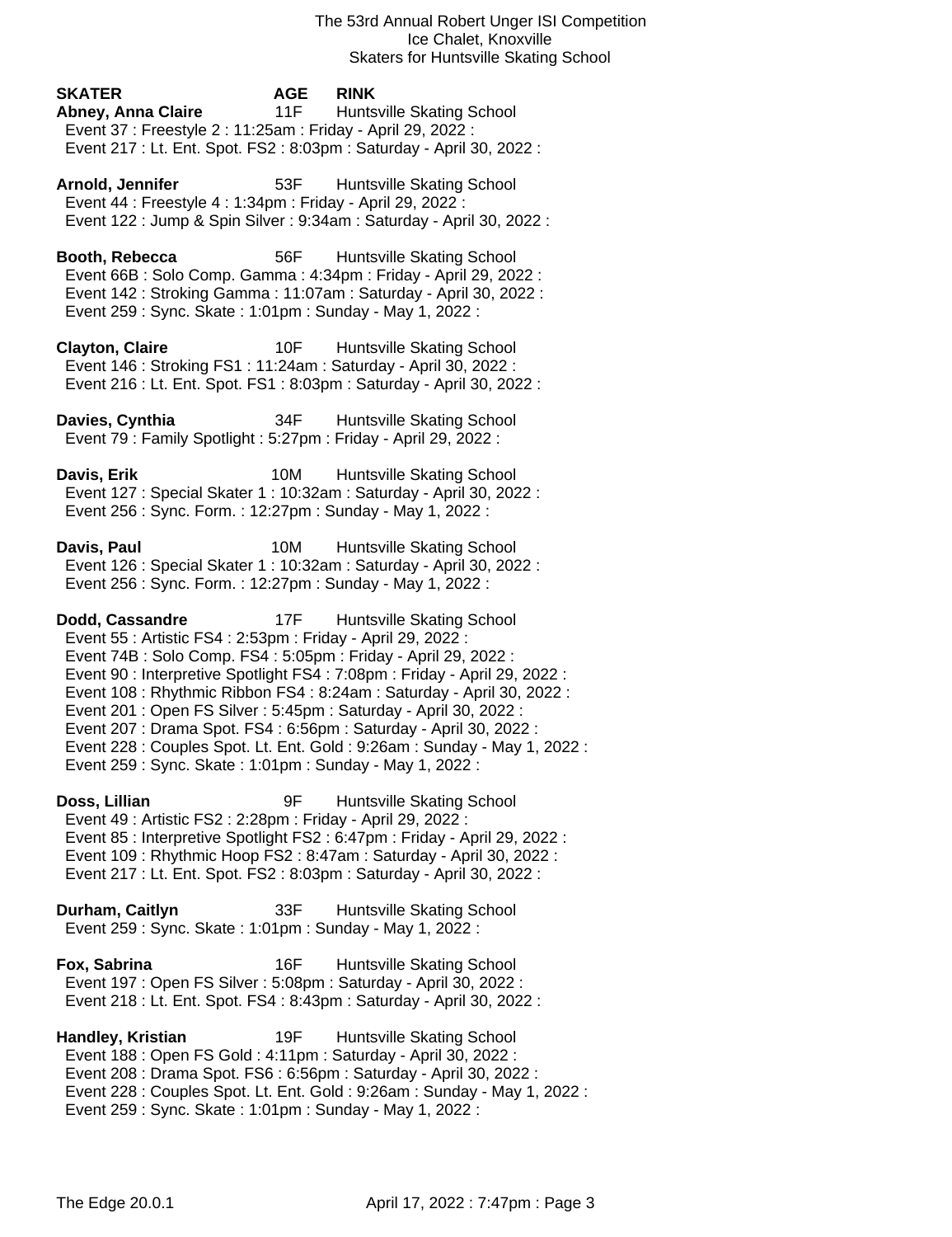# **SKATER AGE RINK Harden, Katelyn** 11F Huntsville Skating School Event 79 : Family Spotlight : 5:27pm : Friday - April 29, 2022 : Event 81 : Ensemble : 6:08pm : Friday - April 29, 2022 : Event 175 : Beta : 2:49pm : Saturday - April 30, 2022 :

Harden, Kylie **7F** Huntsville Skating School Event 79 : Family Spotlight : 5:27pm : Friday - April 29, 2022 : Event 81 : Ensemble : 6:08pm : Friday - April 29, 2022 : Event 170 : Alpha : 2:03pm : Saturday - April 30, 2022 :

**Hardt, Charlotte** 12F Huntsville Skating School Event 120 : Jump & Spin Silver : 9:34am : Saturday - April 30, 2022 : Event 153 : Stroking FS4 : 11:57am : Saturday - April 30, 2022 : Event 199 : Open FS Silver : 5:45pm : Saturday - April 30, 2022 :

**Herring, Emma** 14F Huntsville Skating School Event 43 : Freestyle 4 : 1:34pm : Friday - April 29, 2022 : Event 154 : Stroking FS4 : 11:57am : Saturday - April 30, 2022 : Event 241 : Char. Spot. FS4 : 10:35am : Sunday - May 1, 2022 :

**Jinks, Alice** 15F Huntsville Skating School Event 120 : Jump & Spin Silver : 9:34am : Saturday - April 30, 2022 : Event 197 : Open FS Silver : 5:08pm : Saturday - April 30, 2022 : Event 218 : Lt. Ent. Spot. FS4 : 8:43pm : Saturday - April 30, 2022 :

**Knoth-Jez, Autumn** 39F Huntsville Skating School Event 24 : Footwork 3 : 10:21am : Friday - April 29, 2022 : Event 110 : Rhythmic Hoop FS3 : 8:47am : Saturday - April 30, 2022 : Event 122 : Jump & Spin Silver : 9:34am : Saturday - April 30, 2022 : Event 195 : Open FS Bronze : 4:36pm : Saturday - April 30, 2022 : Event 238 : Drama Spot. FS3 : 9:59am : Sunday - May 1, 2022 :

**Lewis, Anthony** 50M Huntsville Skating School Event 130 : Special Skater 3 : 10:32am : Saturday - April 30, 2022 : Event 256 : Sync. Form. : 12:27pm : Sunday - May 1, 2022 :

**Matus, Kathleen** 59F Huntsville Skating School Event 256 : Sync. Form. : 12:27pm : Sunday - May 1, 2022 : Event 259 : Sync. Skate : 1:01pm : Sunday - May 1, 2022 : Event 261 : SpecS Dance - Dutch Waltz FS1 : 1:21pm : Sunday - May 1, 2022 :

**Matus, Laura Beth** 23F Huntsville Skating School Event 128 : Special Skater 2 : 10:32am : Saturday - April 30, 2022 : Event 256 : Sync. Form. : 12:27pm : Sunday - May 1, 2022 : Event 259 : Sync. Skate : 1:01pm : Sunday - May 1, 2022 : Event 261 : SpecS Dance - Dutch Waltz FS1 : 1:21pm : Sunday - May 1, 2022 :

**McAdams, Haley** 14F Huntsville Skating School Event 33 : Freestyle 1 : 11:05am : Friday - April 29, 2022 : Event 105 : Rhythmic Ribbon FS1 : 8:24am : Saturday - April 30, 2022 : Event 119 : Jump & Spin Silver : 9:34am : Saturday - April 30, 2022 : Event 216 : Lt. Ent. Spot. FS1 : 8:03pm : Saturday - April 30, 2022 :

**Ming, Brooke** 8F Huntsville Skating School Event 32 : Freestyle 1 : 11:05am : Friday - April 29, 2022 : Event 145 : Stroking FS1 : 11:24am : Saturday - April 30, 2022 : Event 245 : Char. Spot. FS1 : 11:03am : Sunday - May 1, 2022 :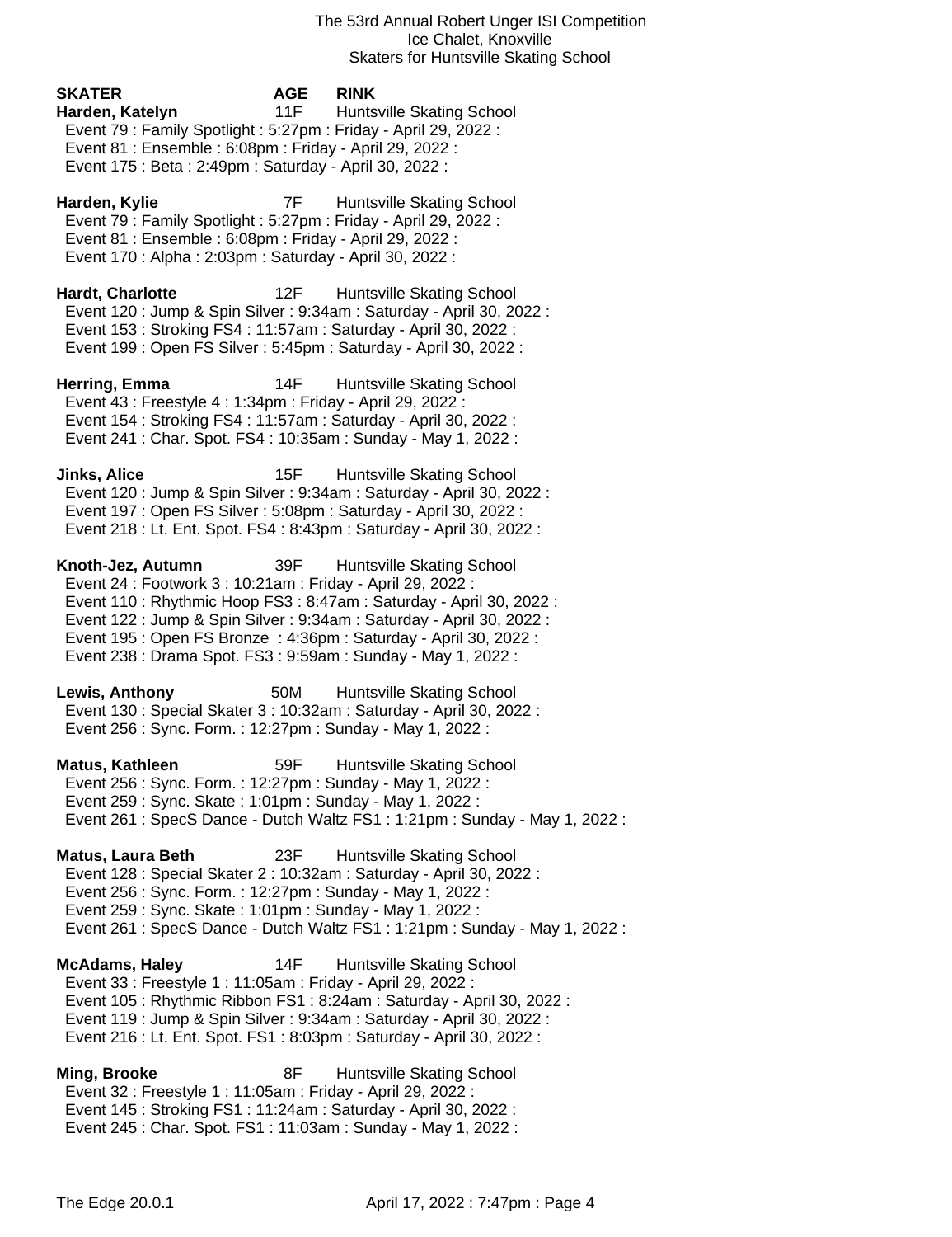The 53rd Annual Robert Unger ISI Competition Ice Chalet, Knoxville Skaters for Huntsville Skating School

**SKATER AGE RINK Mitchell, Isabella** 11F Huntsville Skating School Event 25 : Footwork 4 : 10:21am : Friday - April 29, 2022 : Event 100 : Rhythmic Ribbon FS4 : 8:00am : Saturday - April 30, 2022 : Event 111 : Rhythmic Hoop FS4 : 8:47am : Saturday - April 30, 2022 : Event 119 : Jump & Spin Silver : 9:34am : Saturday - April 30, 2022 : Event 199 : Open FS Silver : 5:45pm : Saturday - April 30, 2022 : Event 240 : Char. Spot. FS4 : 10:35am : Sunday - May 1, 2022 : **Molloy, Grace** 17F Huntsville Skating School Event 71A : Solo Comp. FS2 : 4:43pm : Friday - April 29, 2022 : Event 149 : Stroking FS2 : 11:40am : Saturday - April 30, 2022 : Event 194 : Open FS Bronze : 4:36pm : Saturday - April 30, 2022 : **Moore, Dan** 31M Huntsville Skating School Event 16 : Dance Solo 2: Dutch Waltz : 9:06am : Friday - April 29, 2022 : Event 79 : Family Spotlight : 5:27pm : Friday - April 29, 2022 : Event 118 : Jump & Spin Bronze : 9:15am : Saturday - April 30, 2022 : Event 140 : Stroking Beta : 11:07am : Saturday - April 30, 2022 : Event 248 : Char. Spot. Beta : 11:31am : Sunday - May 1, 2022 : **Nix, Caitlyn** 11F Huntsville Skating School Event 37 : Freestyle 2 : 11:25am : Friday - April 29, 2022 : Event 81 : Ensemble : 6:08pm : Friday - April 29, 2022 : Event 148 : Stroking FS2 : 11:24am : Saturday - April 30, 2022 : Event 244 : Char. Spot. FS2 : 11:03am : Sunday - May 1, 2022 : **Novak, Mark** 9M Huntsville Skating School Event 42 : Freestyle 4 : 1:34pm : Friday - April 29, 2022 : Event 88 : Interpretive Spotlight FS4 : 7:08pm : Friday - April 29, 2022 : Event 150 : Stroking FS4 : 11:40am : Saturday - April 30, 2022 : Event 240 : Char. Spot. FS4 : 10:35am : Sunday - May 1, 2022 : **O'Beirne, Mollie** 14F Huntsville Skating School Event 65B : Solo Comp. Beta : 4:22pm : Friday - April 29, 2022 : Event 141 : Stroking Beta : 11:07am : Saturday - April 30, 2022 : Event 175 : Beta : 2:49pm : Saturday - April 30, 2022 : **Paradise, Jean** 55F Huntsville Skating School Event 13 : Dance Solo 5: Hickory Hoedown : 8:44am : Friday - April 29, 2022 : Event 92 : Interpretive Spotlight FS6 : 7:37pm : Friday - April 29, 2022 : Event 157 : Stroking FS6 : 12:06pm : Saturday - April 30, 2022 : Event 189 : Open FS Gold : 4:11pm : Saturday - April 30, 2022 : Event 259 : Sync. Skate : 1:01pm : Sunday - May 1, 2022 : **Paradise, Nadia** 23F Huntsville Skating School Event 89 : Interpretive Spotlight FS4 : 7:08pm : Friday - April 29, 2022 : Event 155 : Stroking FS4 : 11:57am : Saturday - April 30, 2022 : Event 201 : Open FS Silver : 5:45pm : Saturday - April 30, 2022 : Event 232 : Char. Spot. FS4 : 9:39am : Sunday - May 1, 2022 :

- Event 259 : Sync. Skate : 1:01pm : Sunday May 1, 2022 :
- **Rice, Kelly** 33F Huntsville Skating School Event 131 : Special Skater 4 : 10:32am : Saturday - April 30, 2022 : Event 256 : Sync. Form. : 12:27pm : Sunday - May 1, 2022 :
- **Snoddy, Carolyn** 28F Huntsville Skating School Event 129 : Special Skater 3 : 10:32am : Saturday - April 30, 2022 : Event 256 : Sync. Form. : 12:27pm : Sunday - May 1, 2022 :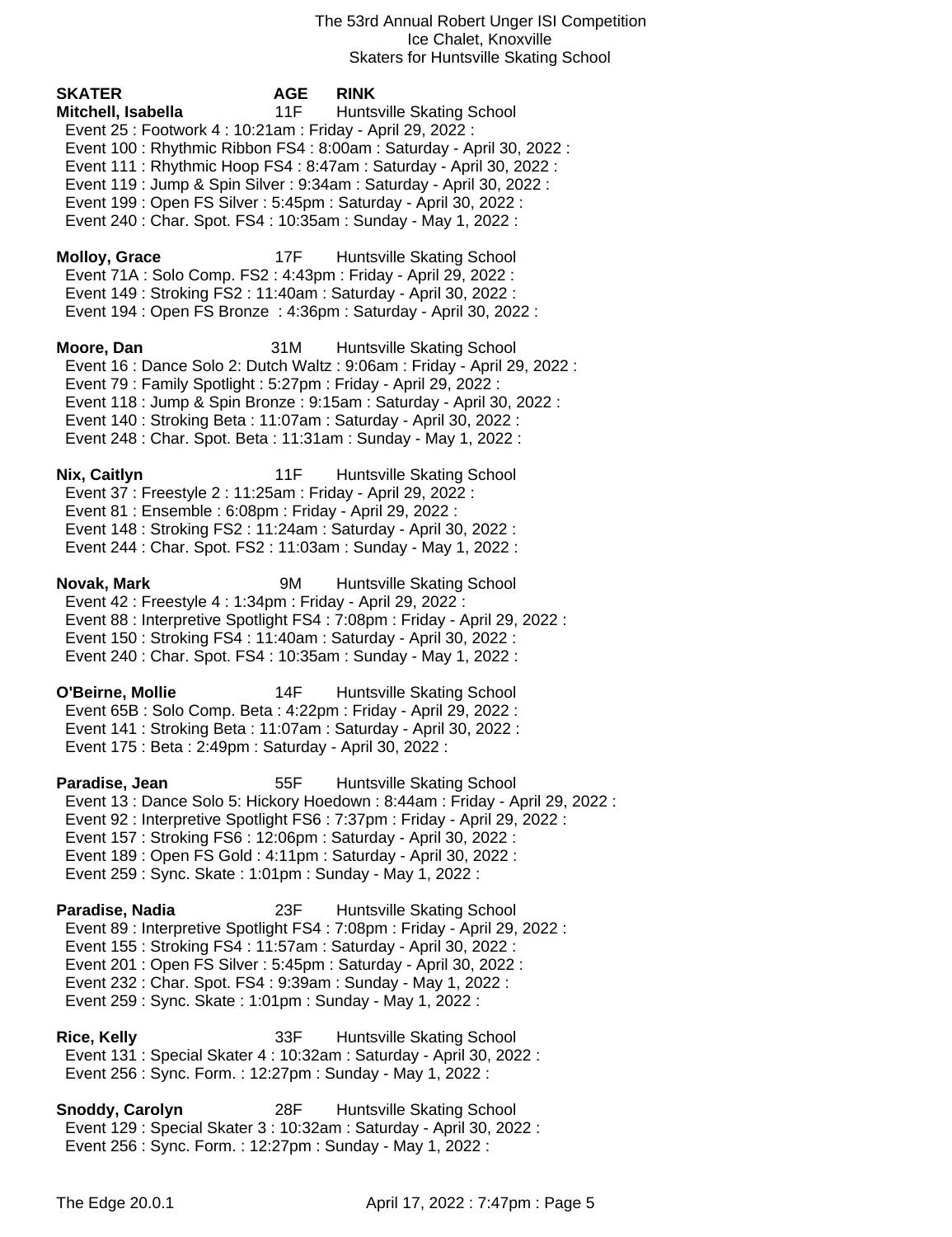The 53rd Annual Robert Unger ISI Competition Ice Chalet, Knoxville Skaters for Huntsville Skating School

**SKATER AGE RINK Stewart, Megan** 10F Huntsville Skating School Event 38 : Freestyle 3 : 11:48am : Friday - April 29, 2022 : Event 86 : Interpretive Spotlight FS3 : 6:47pm : Friday - April 29, 2022 : Event 150 : Stroking FS3 : 11:40am : Saturday - April 30, 2022 : Event 217 : Lt. Ent. Spot. FS3 : 8:03pm : Saturday - April 30, 2022 : Event 242 : Char. Spot. FS3 : 11:03am : Sunday - May 1, 2022 : **Sylvester, Helen** 44F Huntsville Skating School Event 16 : Dance Solo 2: Dutch Waltz : 9:06am : Friday - April 29, 2022 : Event 71B : Solo Comp. FS2 : 4:43pm : Friday - April 29, 2022 : Event 106 : Rhythmic Ribbon FS2 : 8:24am : Saturday - April 30, 2022 : Event 118 : Jump & Spin Bronze : 9:15am : Saturday - April 30, 2022 : Event 149 : Stroking FS2 : 11:40am : Saturday - April 30, 2022 : Event 195 : Open FS Bronze : 4:36pm : Saturday - April 30, 2022 :

**Vincent, Sarah** 19F Huntsville Skating School Event 93 : Interpretive Spotlight Platinum : 7:37pm : Friday - April 29, 2022 : Event 124 : Jump & Spin Platinum : 10:17am : Saturday - April 30, 2022 :

**Walter, Ericka** 17F Huntsville Skating School Event 61 : Artistic Platinum : 3:44pm : Friday - April 29, 2022 : Event 124 : Jump & Spin Platinum : 10:17am : Saturday - April 30, 2022 : Event 186 : Open FS Platinum : 3:42pm : Saturday - April 30, 2022 : Event 190 : Open FS Platinum Short : 4:11pm : Saturday - April 30, 2022 : Event 256 : Sync. Form. : 12:27pm : Sunday - May 1, 2022 :

**Williams, Emma** 14F Huntsville Skating School Event 206 : Drama Spot. FS4 : 6:56pm : Saturday - April 30, 2022 :

**Windham, Stephen** 13F Huntsville Skating School NOT IN COMPETITION SCHEDULE

**Zieman, Emily** 41F Huntsville Skating School Event 256 : Sync. Form. : 12:27pm : Sunday - May 1, 2022 :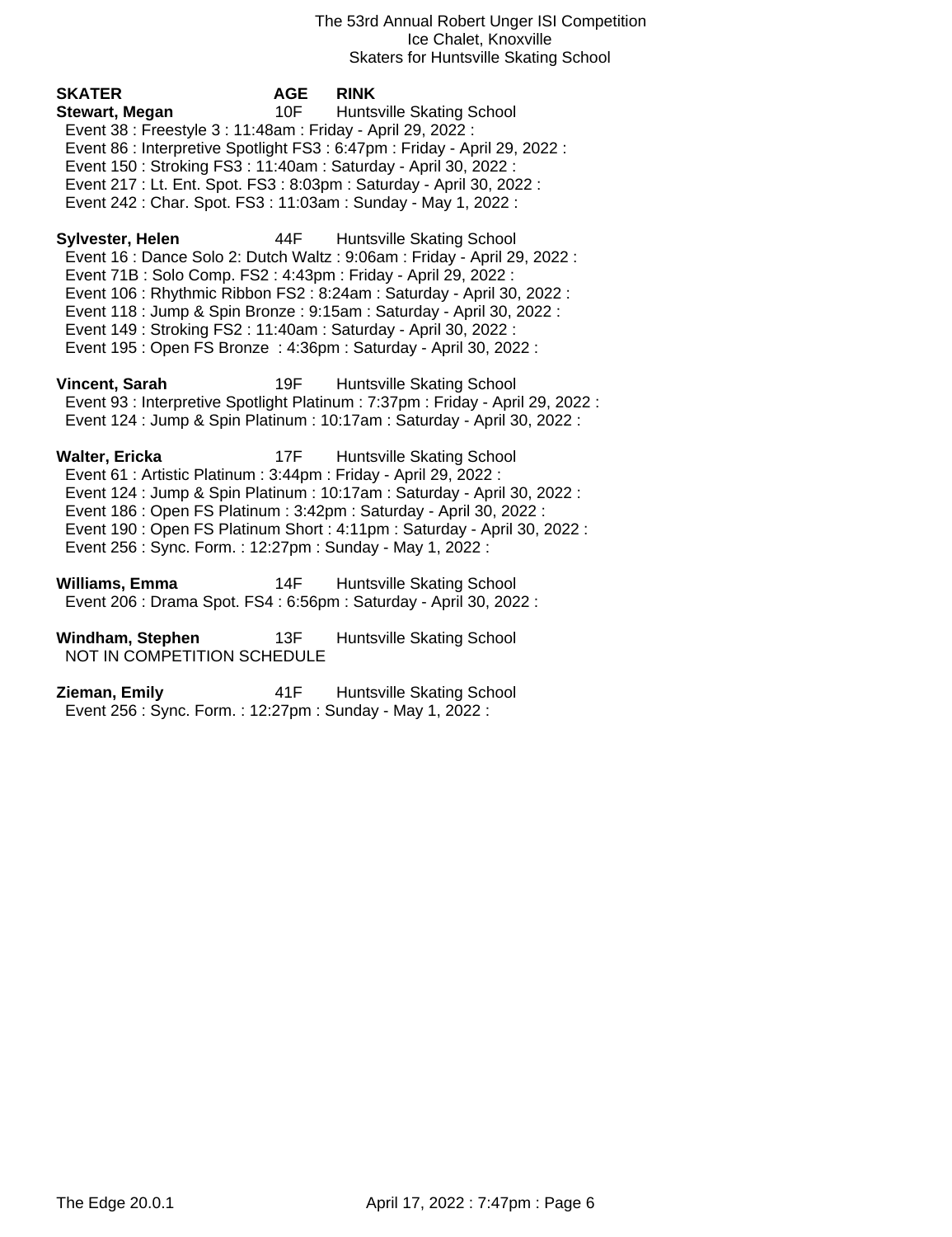**SKATER AGE RINK Allen, Ryan** 7F Ice Chalet Event 62A : Solo Comp. Pre Alpha : 4:22pm : Friday - April 29, 2022 : Event 132 : Stroking Pre Alpha : 10:49am : Saturday - April 30, 2022 : Event 168 : Pre Alpha : 2:03pm : Saturday - April 30, 2022 : Event 220 : Theater Production : 9:00pm : Saturday - April 30, 2022 : **Apostoaei, Alisa** 16F Ice Chalet Event 19 : Dance Solo 5: Willow Waltz : 9:23am : Friday - April 29, 2022 : Event 96 : Ex. Team Interpretive : 8:04pm : Friday - April 29, 2022 : Event 121 : Jump & Spin Silver : 9:34am : Saturday - April 30, 2022 : Event 218 : Lt. Ent. Spot. FS4 : 8:43pm : Saturday - April 30, 2022 : Event 260 : Sync. Skate : 1:11pm : Sunday - May 1, 2022 : **Bates, Amanda** 36F Ice Chalet Event 78 : Solo Comp. FS8 : 5:16pm : Friday - April 29, 2022 : Event 80 : Theme Spot. FS8 : 5:57pm : Friday - April 29, 2022 : Event 93 : Interpretive Spotlight FS8 : 7:37pm : Friday - April 29, 2022 : Event 125 : Jump & Spin Platinum : 10:17am : Saturday - April 30, 2022 : Event 158 : Stroking FS8 : 12:06pm : Saturday - April 30, 2022 : Event 224 : Jump & Spin Team - High : 8:56am : Sunday - May 1, 2022 : **Bauguess, Samantha** 10F Ice Chalet Event 3 : Dance Solo 4: Cha Cha : 8:00am : Friday - April 29, 2022 : Event 1 : Dance Solo 4: Fiesta Tango : 8:00am : Friday - April 29, 2022 : Event 25 : Footwork 4 : 10:21am : Friday - April 29, 2022 : Event 54 : Artistic FS4 : 2:53pm : Friday - April 29, 2022 : Event 73B : Solo Comp. FS4 : 4:52pm : Friday - April 29, 2022 : Event 88 : Interpretive Spotlight FS4 : 7:08pm : Friday - April 29, 2022 : Event 99 : Ex. Team Interpretive : 8:30pm : Friday - April 29, 2022 : Event 119 : Jump & Spin Silver : 9:34am : Saturday - April 30, 2022 : Event 150 : Stroking FS4 : 11:40am : Saturday - April 30, 2022 : Event 196 : Freestyle 4 : 5:08pm : Saturday - April 30, 2022 : Event 220 : Theater Production : 9:00pm : Saturday - April 30, 2022 : Event 240 : Char. Spot. FS4 : 10:35am : Sunday - May 1, 2022 : Event 260 : Sync. Skate : 1:11pm : Sunday - May 1, 2022 : **Bauguess, Whitley** 8F Ice Chalet Event 67B : Solo Comp. Delta : 4:34pm : Friday - April 29, 2022 : Event 114 : Jump & Spin Low : 9:02am : Saturday - April 30, 2022 : Event 115 : Jump & Spin Bronze : 9:15am : Saturday - April 30, 2022 : Event 143 : Stroking Delta : 11:07am : Saturday - April 30, 2022 : Event 179 : Delta : 3:06pm : Saturday - April 30, 2022 : Event 225 : Couples Spot. Char. Low : 9:10am : Sunday - May 1, 2022 : Event 257 : Sync. Advance Form. : 12:38pm : Sunday - May 1, 2022 : **Bauguess, William** 8M Ice Chalet Event 63A : Solo Comp. Alpha : 4:22pm : Friday - April 29, 2022 : Event 114 : Jump & Spin Low : 9:02am : Saturday - April 30, 2022 : Event 134 : Stroking Alpha : 10:49am : Saturday - April 30, 2022 : Event 171 : Alpha : 2:28pm : Saturday - April 30, 2022 : Event 220 : Theater Production : 9:00pm : Saturday - April 30, 2022 : Event 246 : Char. Spot. Alpha : 11:31am : Sunday - May 1, 2022 :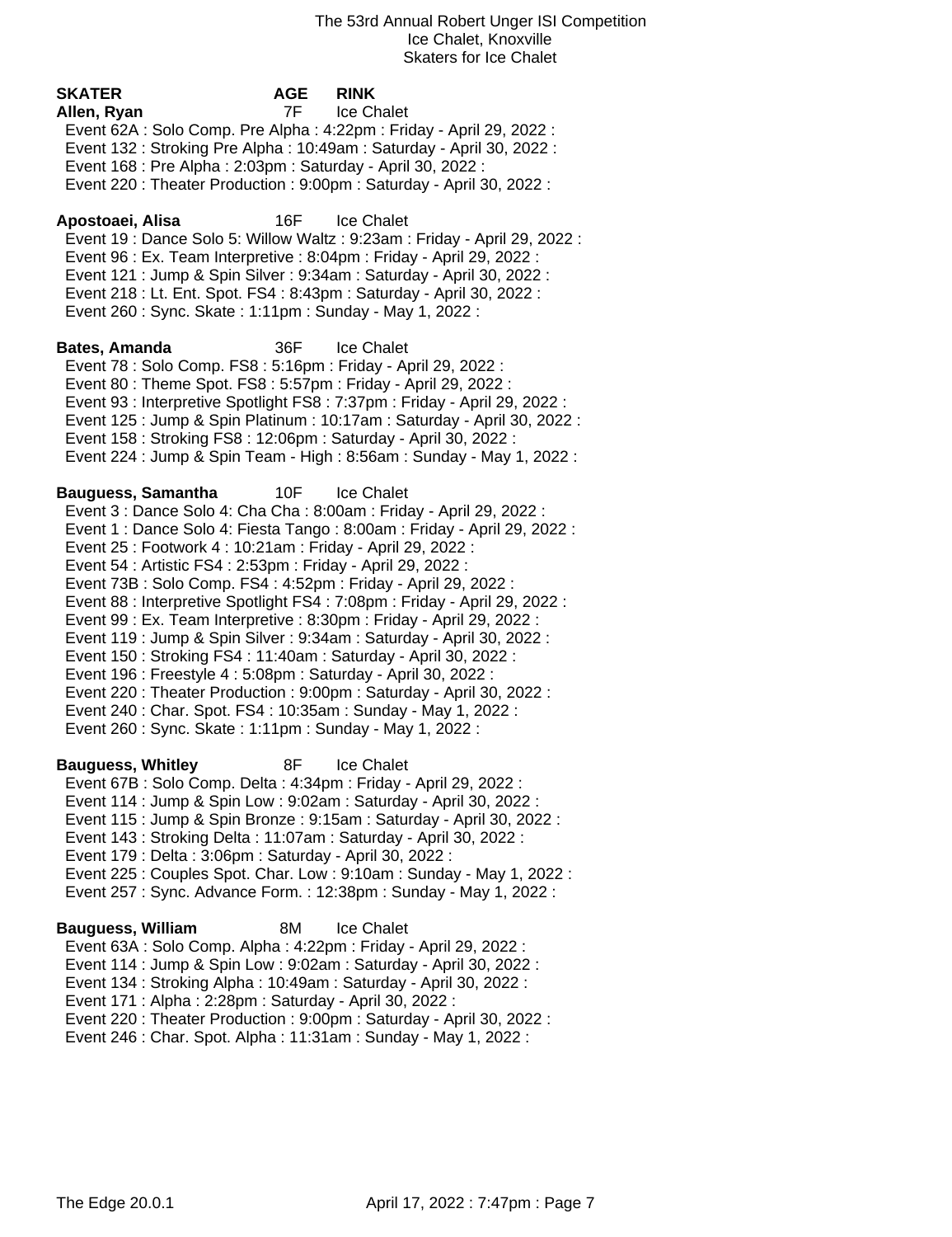| SKATER<br>Beeler, Isaiah<br>Event 82 : Ensemble : 6:21pm : Friday - April 29, 2022 :                                                                                                                                                                                           | <b>AGE</b><br>15M | <b>RINK</b><br>Ice Chalet<br>Event 9 : Dance Mixed 2: Dutch Waltz : 8:25am : Friday - April 29, 2022 :<br>Event 11 : Dance Solo 3: Canasta Tango : 8:44am : Friday - April 29, 2022 :<br>Event 220 : Theater Production : 9:00pm : Saturday - April 30, 2022 :<br>Event 262 : Small Production Team : 1:28pm : Sunday - May 1, 2022 : |
|--------------------------------------------------------------------------------------------------------------------------------------------------------------------------------------------------------------------------------------------------------------------------------|-------------------|---------------------------------------------------------------------------------------------------------------------------------------------------------------------------------------------------------------------------------------------------------------------------------------------------------------------------------------|
| Beeler, Terri<br>Event 34 : Freestyle 1 : 11:05am : Friday - April 29, 2022 :                                                                                                                                                                                                  | 53F               | Ice Chalet<br>Event 4: Dance Mixed 3: Rhythm Blues: 8:25am: Friday - April 29, 2022:<br>Event 12 : Dance Mixed 3: Canasta Tango : 8:44am : Friday - April 29, 2022 :<br>Event 220 : Theater Production : 9:00pm : Saturday - April 30, 2022 :<br>Event 262 : Small Production Team : 1:28pm : Sunday - May 1, 2022 :                  |
| Benson, Hannah<br>Event 255: Sync. Skate: 12:17pm: Sunday - May 1, 2022:                                                                                                                                                                                                       | 16F               | <b>Ice Chalet</b>                                                                                                                                                                                                                                                                                                                     |
| Benton, Amy                                                                                                                                                                                                                                                                    | 49F               | <b>Ice Chalet</b><br>Event 220 : Theater Production : 9:00pm : Saturday - April 30, 2022 :<br>Event 262 : Small Production Team : 1:28pm : Sunday - May 1, 2022 :                                                                                                                                                                     |
| Blair, Faith<br>Event 167 : Pre Alpha : 2:03pm : Saturday - April 30, 2022 :                                                                                                                                                                                                   | 6F                | <b>Ice Chalet</b><br>Event 132 : Stroking Pre Alpha : 10:49am : Saturday - April 30, 2022 :                                                                                                                                                                                                                                           |
| <b>Blair, Ron</b><br>Event 166 : Tot 3 : 2:03pm : Saturday - April 30, 2022 :                                                                                                                                                                                                  | 4M                | <b>Ice Chalet</b>                                                                                                                                                                                                                                                                                                                     |
| <b>Buchko, Jessi</b><br>Event 205 : Footwork 9 : 6:32pm : Saturday - April 30, 2022 :                                                                                                                                                                                          |                   | 25F Ice Chalet<br>Event 93 : Interpretive Spotlight FS9 : 7:37pm : Friday - April 29, 2022 :<br>Event 125 : Jump & Spin Platinum : 10:17am : Saturday - April 30, 2022 :<br>Event 224 : Jump & Spin Team - High : 8:56am : Sunday - May 1, 2022 :                                                                                     |
| <b>Burleson, Amber</b><br>Event 81: Ensemble: 6:08pm: Friday - April 29, 2022:                                                                                                                                                                                                 | 43F               | <b>Ice Chalet</b>                                                                                                                                                                                                                                                                                                                     |
| <b>Burleson, Ava</b><br>Event 40 : Freestyle 4 : 1:10pm : Friday - April 29, 2022 :<br>Event 81 : Ensemble : 6:08pm : Friday - April 29, 2022 :<br>Event 241 : Char. Spot. FS4 : 10:35am : Sunday - May 1, 2022 :<br>Event 260 : Sync. Skate : 1:11pm : Sunday - May 1, 2022 : |                   | 13F Ice Chalet<br>Event 99: Ex. Team Interpretive: 8:30pm: Friday - April 29, 2022:<br>Event 120 : Jump & Spin Silver : 9:34am : Saturday - April 30, 2022 :<br>Event 220 : Theater Production : 9:00pm : Saturday - April 30, 2022 :                                                                                                 |
| <b>Butler, Alison</b>                                                                                                                                                                                                                                                          | 11F               | <b>Ice Chalet</b><br>Event 220 : Theater Production : 9:00pm : Saturday - April 30, 2022 :<br>Event 257 : Sync. Advance Form. : 12:38pm : Sunday - May 1, 2022 :                                                                                                                                                                      |
| <b>Caffrey, Sophie</b><br>Event 68B: Solo Comp. Delta: 4:34pm: Friday - April 29, 2022:<br>Event 144 : Stroking Delta : 11:07am : Saturday - April 30, 2022 :<br>Event 251 : Theme Spot. Delta : 11:31am : Sunday - May 1, 2022 :                                              | 12F               | Ice Chalet                                                                                                                                                                                                                                                                                                                            |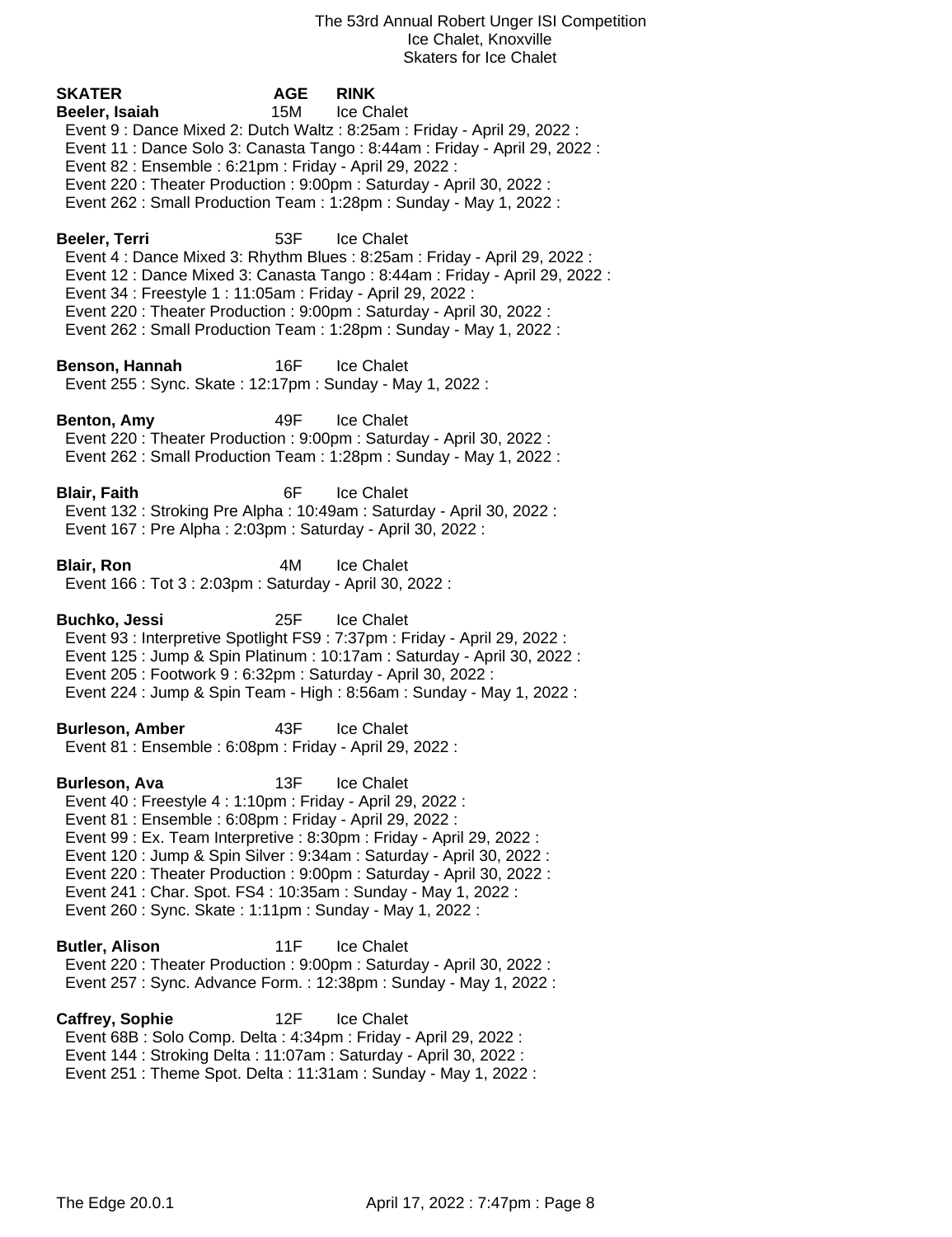**SKATER AGE RINK Chan, Sydney** 15F Ice Chalet Event 43 : Freestyle 4 : 1:34pm : Friday - April 29, 2022 : Event 154 : Stroking FS4 : 11:57am : Saturday - April 30, 2022 : Event 197 : Open FS Silver : 5:08pm : Saturday - April 30, 2022 : **Chohan, Maya** 6F Ice Chalet Event 98 : Ex. Team Interpretive : 8:30pm : Friday - April 29, 2022 : Event 132 : Stroking Pre Alpha : 10:49am : Saturday - April 30, 2022 : Event 234 : Lt. Ent. Spot. Pre Alpha : 9:59am : Sunday - May 1, 2022 : **Chohan, Shan** 12M Ice Chalet Event 69A : Solo Comp. FS1 : 4:43pm : Friday - April 29, 2022 : Event 99 : Ex. Team Interpretive : 8:30pm : Friday - April 29, 2022 : Event 245 : Char. Spot. FS1 : 11:03am : Sunday - May 1, 2022 : Event 257 : Sync. Advance Form. : 12:38pm : Sunday - May 1, 2022 : **Christian, Savannah** 7F Ice Chalet Event 133 : Stroking Pre Alpha : 10:49am : Saturday - April 30, 2022 : Event 168 : Pre Alpha : 2:03pm : Saturday - April 30, 2022 : **Clarke, Channing** 16M Ice Chalet Event 30 : Footwork 6 : 10:49am : Friday - April 29, 2022 : Event 82 : Ensemble : 6:21pm : Friday - April 29, 2022 : Event 94 : Interpretive Spotlight FS6 : 7:37pm : Friday - April 29, 2022 : **Cornwell, Sara** 62F Ice Chalet Event 262 : Small Production Team : 1:28pm : Sunday - May 1, 2022 : **Dalili, Leah** 13F Ice Chalet Event 40 : Freestyle 4 : 1:10pm : Friday - April 29, 2022 : Event 74A : Solo Comp. FS4 : 5:05pm : Friday - April 29, 2022 : Event 96 : Ex. Team Interpretive : 8:04pm : Friday - April 29, 2022 : Event 121 : Jump & Spin Silver : 9:34am : Saturday - April 30, 2022 : Event 153 : Stroking FS4 : 11:57am : Saturday - April 30, 2022 : Event 260 : Sync. Skate : 1:11pm : Sunday - May 1, 2022 : **Darby, Madeleine** 11F Ice Chalet Event 1 : Dance Solo 4: Fiesta Tango : 8:00am : Friday - April 29, 2022 : Event 3 : Dance Solo 4: Cha Cha : 8:00am : Friday - April 29, 2022 : Event 54 : Artistic FS4 : 2:53pm : Friday - April 29, 2022 : Event 73B : Solo Comp. FS4 : 4:52pm : Friday - April 29, 2022 : Event 99 : Ex. Team Interpretive : 8:30pm : Friday - April 29, 2022 : Event 196 : Freestyle 4 : 5:08pm : Saturday - April 30, 2022 : Event 260 : Sync. Skate : 1:11pm : Sunday - May 1, 2022 : **Davis, Amy** 16F Ice Chalet Event 64A : Solo Comp. Alpha : 4:22pm : Friday - April 29, 2022 : Event 138 : Stroking Alpha : 11:07am : Saturday - April 30, 2022 :

Event 173 : Alpha : 2:28pm : Saturday - April 30, 2022 :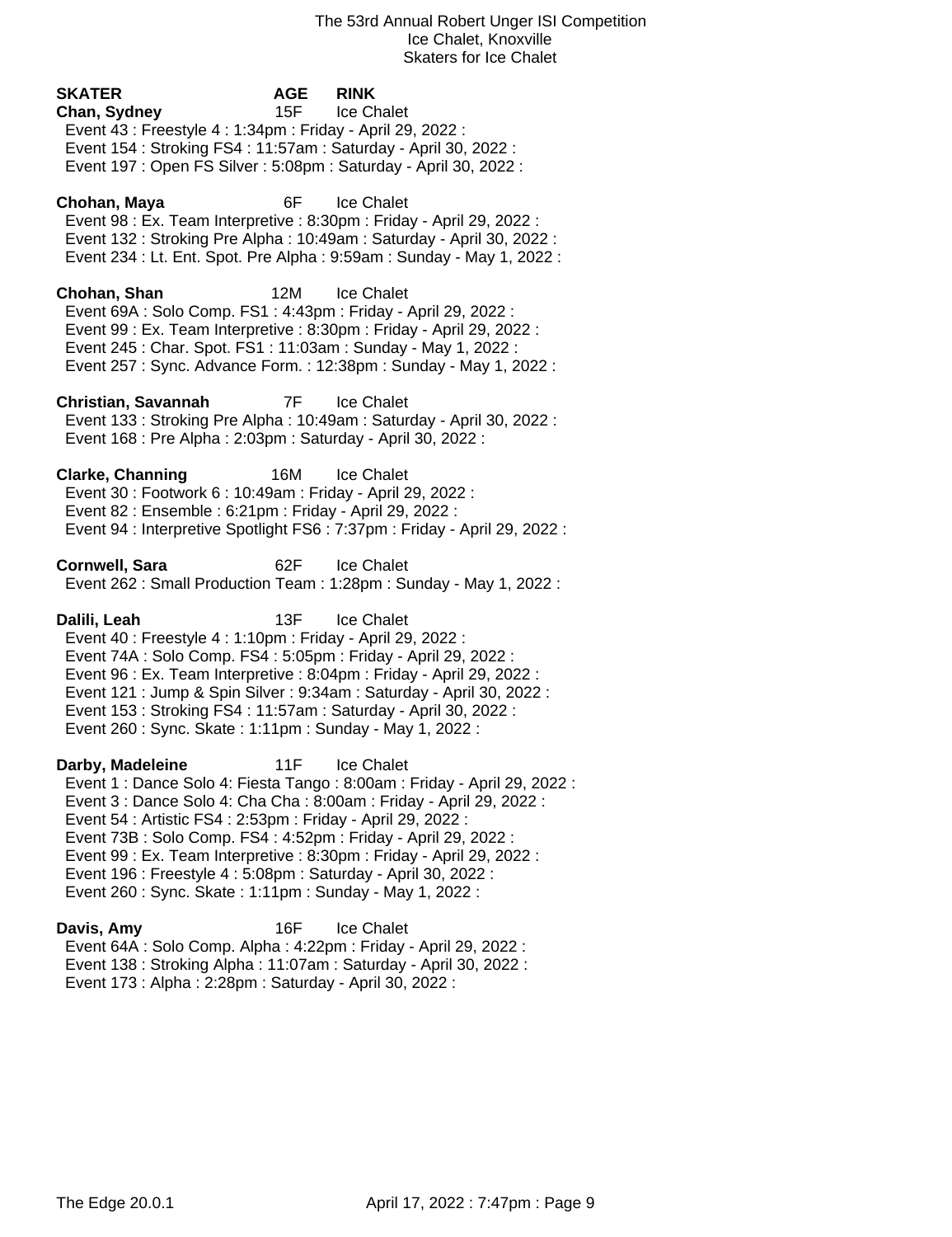**SKATER AGE RINK Davis, Shannon** 20F Ice Chalet Event 31 : Footwork 6 : 10:49am : Friday - April 29, 2022 : Event 46 : Freestyle 6 : 2:12pm : Friday - April 29, 2022 : Event 60 : Artistic FS6 : 3:44pm : Friday - April 29, 2022 : Event 76 : Solo Comp. FS6 : 5:16pm : Friday - April 29, 2022 : Event 123 : Jump & Spin Gold : 10:17am : Saturday - April 30, 2022 : Event 188 : Open FS Gold : 4:11pm : Saturday - April 30, 2022 : Event 208 : Drama Spot. FS6 : 6:56pm : Saturday - April 30, 2022 : Event 215 : Couples Spot. Drama Gold : 7:46pm : Saturday - April 30, 2022 : **Dudley, Bonnie** 18F Ice Chalet Event 17 : Dance Mixed 10: Westminster Waltz : 9:23am : Friday - April 29, 2022 : Event 61 : Artistic Gold : 3:44pm : Friday - April 29, 2022 : Event 84 : Drama Spot. Gold : 6:34pm : Friday - April 29, 2022 : Event 96 : Ex. Team Interpretive : 8:04pm : Friday - April 29, 2022 : Event 123 : Jump & Spin Gold : 10:17am : Saturday - April 30, 2022 : Event 205 : Footwork Platinum : 6:32pm : Saturday - April 30, 2022 : Event 224 : Jump & Spin Team - High : 8:56am : Sunday - May 1, 2022 : Event 229 : Couples Spot. Char. Gold : 9:26am : Sunday - May 1, 2022 : Event 255 : Sync. Skate : 12:17pm : Sunday - May 1, 2022 : **Dye, April** 37F Ice Chalet Event 262 : Small Production Team : 1:28pm : Sunday - May 1, 2022 : **Early, Kate 16F** Ice Chalet Event 96 : Ex. Team Interpretive : 8:04pm : Friday - April 29, 2022 : Event 218 : Lt. Ent. Spot. FS4 : 8:43pm : Saturday - April 30, 2022 : Event 255 : Sync. Skate : 12:17pm : Sunday - May 1, 2022 : **Eaton, Parker** 11F Ice Chalet Event 257 : Sync. Advance Form. : 12:38pm : Sunday - May 1, 2022 : **Emmert, Pepper** 10F Ice Chalet Event 15 : Dance Solo 2: Dutch Waltz : 9:06am : Friday - April 29, 2022 : Event 85 : Interpretive Spotlight FS1 : 6:47pm : Friday - April 29, 2022 : Event 99 : Ex. Team Interpretive : 8:30pm : Friday - April 29, 2022 : Event 116 : Jump & Spin Bronze : 9:15am : Saturday - April 30, 2022 : Event 146 : Stroking FS1 : 11:24am : Saturday - April 30, 2022 : Event 216 : Lt. Ent. Spot. FS1 : 8:03pm : Saturday - April 30, 2022 : Event 220 : Theater Production : 9:00pm : Saturday - April 30, 2022 : Event 257 : Sync. Advance Form. : 12:38pm : Sunday - May 1, 2022 : **Emmert, Riley** 6F Ice Chalet Event 233 : Lt. Ent. Spot. Tot 3 : 9:59am : Sunday - May 1, 2022 : **Farone, Carly 16F** Ice Chalet Event 33 : Freestyle 1 : 11:05am : Friday - April 29, 2022 : Event 69B : Solo Comp. FS1 : 4:43pm : Friday - April 29, 2022 : Event 97 : Ex. Team Interpretive : 8:04pm : Friday - April 29, 2022 : Event 117 : Jump & Spin Bronze : 9:15am : Saturday - April 30, 2022 : Event 147 : Stroking FS1 : 11:24am : Saturday - April 30, 2022 : Event 223 : Jump & Spin Team - Medium : 8:56am : Sunday - May 1, 2022 : **Foster, Ellie** 16F Ice Chalet

Event 223 : Jump & Spin Team - Medium : 8:56am : Sunday - May 1, 2022 :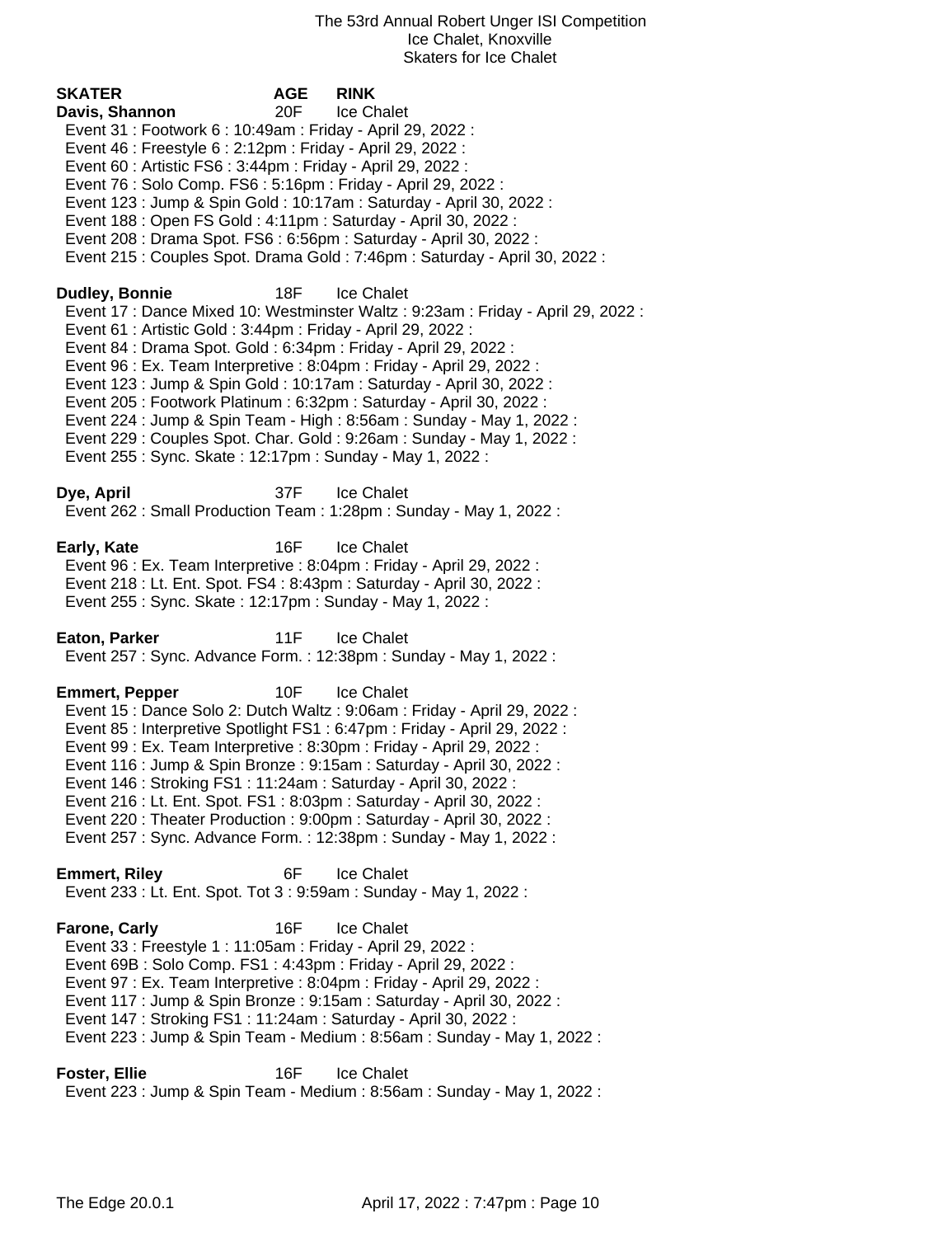| <b>SKATER</b>            | <b>AGE</b>                                                            | <b>RINK</b>                                                                      |
|--------------------------|-----------------------------------------------------------------------|----------------------------------------------------------------------------------|
| Giovengo, Andrew         | 26M                                                                   | Ice Chalet                                                                       |
|                          |                                                                       | Event 4: Dance Mixed 3: Rhythm Blues: 8:25am: Friday - April 29, 2022:           |
|                          |                                                                       | Event 12 : Dance Mixed 3: Canasta Tango : 8:44am : Friday - April 29, 2022 :     |
|                          | Event 28 : Footwork 4 : 10:37am : Friday - April 29, 2022 :           |                                                                                  |
|                          | Event 56 : Artistic FS4 : 3:23pm : Friday - April 29, 2022 :          |                                                                                  |
|                          | Event 75A : Solo Comp. FS4 : 5:05pm : Friday - April 29, 2022 :       |                                                                                  |
|                          | Event 82 : Ensemble : 6:21pm : Friday - April 29, 2022 :              |                                                                                  |
|                          | Event 97 : Ex. Team Interpretive : 8:04pm : Friday - April 29, 2022 : |                                                                                  |
|                          |                                                                       | Event 121 : Jump & Spin Silver : 9:34am : Saturday - April 30, 2022 :            |
|                          | Event 183 : Ex. Pairs 1 : 3:26pm : Saturday - April 30, 2022 :        |                                                                                  |
|                          | Event 203 : Open FS Silver : 6:32pm : Saturday - April 30, 2022 :     |                                                                                  |
|                          |                                                                       | Event 213 : Couples Spot. Lt. Ent. Silver : 7:33pm : Saturday - April 30, 2022 : |
| Graham, Grace            | 15F                                                                   | <b>Ice Chalet</b>                                                                |
|                          | Event 58 : Artistic FS5 : 3:23pm : Friday - April 29, 2022 :          |                                                                                  |
|                          |                                                                       | Event 121 : Jump & Spin Silver : 9:34am : Saturday - April 30, 2022 :            |
|                          | Event 183 : Ex. Pairs 1 : 3:26pm : Saturday - April 30, 2022 :        |                                                                                  |
|                          | Event 197 : Open FS Silver : 5:08pm : Saturday - April 30, 2022 :     |                                                                                  |
|                          | Event 255: Sync. Skate: 12:17pm: Sunday - May 1, 2022:                |                                                                                  |
|                          |                                                                       |                                                                                  |
| Hamby, Josie             | 18F                                                                   | Ice Chalet                                                                       |
|                          | Event 55: Artistic FS4: 2:53pm: Friday - April 29, 2022:              |                                                                                  |
|                          | Event 255: Sync. Skate: 12:17pm: Sunday - May 1, 2022:                |                                                                                  |
| Hawkey, Corinne          | 15F                                                                   | Ice Chalet                                                                       |
|                          | Event 39 : Freestyle 3 : 11:48am : Friday - April 29, 2022 :          |                                                                                  |
|                          | Event 72B: Solo Comp. FS3: 4:52pm: Friday - April 29, 2022:           |                                                                                  |
|                          | Event 152: Stroking FS3: 11:40am: Saturday - April 30, 2022:          |                                                                                  |
|                          |                                                                       |                                                                                  |
| Hawkey, Evelyn           | 16F                                                                   | Ice Chalet                                                                       |
|                          | Event 43 : Freestyle 4 : 1:34pm : Friday - April 29, 2022 :           |                                                                                  |
|                          | Event 74B : Solo Comp. FS4 : 5:05pm : Friday - April 29, 2022 :       |                                                                                  |
|                          |                                                                       | Event 90 : Interpretive Spotlight FS4 : 7:08pm : Friday - April 29, 2022 :       |
|                          |                                                                       | Event 220 : Theater Production : 9:00pm : Saturday - April 30, 2022 :            |
|                          | Event 260 : Sync. Skate : 1:11pm : Sunday - May 1, 2022 :             |                                                                                  |
| <b>Heatherly, Evelyn</b> | 6F                                                                    | Ice Chalet                                                                       |
|                          | Event 62B: Solo Comp. Alpha: 4:22pm: Friday - April 29, 2022:         |                                                                                  |
|                          | Event 113 : Jump & Spin Low : 9:02am : Saturday - April 30, 2022 :    |                                                                                  |
|                          | Event 133: Stroking Alpha: 10:49am: Saturday - April 30, 2022:        |                                                                                  |
|                          | Event 170 : Alpha : 2:03pm : Saturday - April 30, 2022 :              |                                                                                  |
|                          |                                                                       | Event 220 : Theater Production : 9:00pm : Saturday - April 30, 2022 :            |
|                          | 14F                                                                   | Ice Chalet                                                                       |
| Imai, Sora               | Event 30 : Footwork 6 : 10:49am : Friday - April 29, 2022 :           |                                                                                  |
|                          | Event 59 : Artistic FS6 : 3:23pm : Friday - April 29, 2022 :          |                                                                                  |
|                          |                                                                       |                                                                                  |

- Event 103 : Rhythmic Ribbon FS6 : 8:00am : Saturday April 30, 2022 :
- Event 208 : Drama Spot. FS6 : 6:56pm : Saturday April 30, 2022 :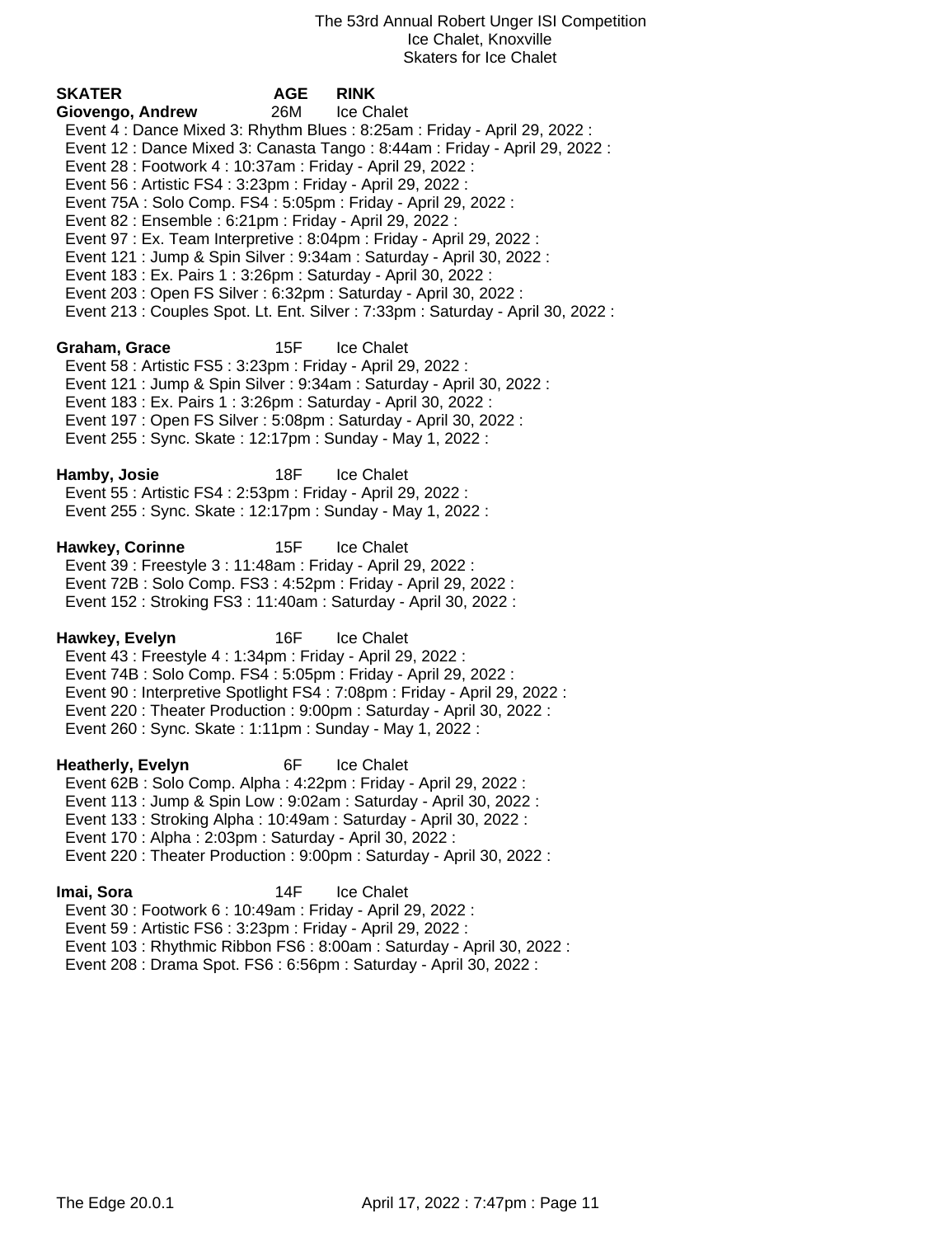| <b>SKATER</b>                                                     | <b>AGE</b> | <b>RINK</b>                                                                      |
|-------------------------------------------------------------------|------------|----------------------------------------------------------------------------------|
| Jacklet, Jeshua                                                   | 20M        | Ice Chalet                                                                       |
| Event 41 : Open Pairs Gold : 1:10pm : Friday - April 29, 2022 :   |            |                                                                                  |
| Event 79 : Family Spotlight : 5:27pm : Friday - April 29, 2022 :  |            |                                                                                  |
|                                                                   |            | Event 92 : Interpretive Spotlight FS7 : 7:37pm : Friday - April 29, 2022 :       |
|                                                                   |            | Event 104 : Rhythmic Ribbon FS7 : 8:00am : Saturday - April 30, 2022 :           |
|                                                                   |            | Event 123 : Jump & Spin Gold : 10:17am : Saturday - April 30, 2022 :             |
| Event 160 : Artistic FS7 : 12:12pm : Saturday - April 30, 2022 :  |            |                                                                                  |
|                                                                   |            | Event 215 : Couples Spot. Drama Gold : 7:46pm : Saturday - April 30, 2022 :      |
|                                                                   |            | Event 220 : Theater Production : 9:00pm : Saturday - April 30, 2022 :            |
| Event 255: Sync. Skate: 12:17pm: Sunday - May 1, 2022:            |            |                                                                                  |
| Jacklet, Lillyanna                                                | 14F        | Ice Chalet                                                                       |
|                                                                   |            | Event 14 : Dance Solo 5: Hickory Hoedown : 8:44am : Friday - April 29, 2022 :    |
|                                                                   |            | Event 19: Dance Solo 5: Willow Waltz: 9:23am: Friday - April 29, 2022:           |
| Event 51 : Artistic FS3 : 2:28pm : Friday - April 29, 2022 :      |            |                                                                                  |
| Event 79 : Family Spotlight : 5:27pm : Friday - April 29, 2022 :  |            |                                                                                  |
| Event 83 : Drama Spot. FS3 : 6:34pm : Friday - April 29, 2022 :   |            |                                                                                  |
|                                                                   |            | Event 91 : Interpretive Spotlight FS3 : 7:27pm : Friday - April 29, 2022 :       |
|                                                                   |            | Event 105: Rhythmic Ribbon FS3: 8:24am: Saturday - April 30, 2022:               |
|                                                                   |            | Event 121 : Jump & Spin Silver : 9:34am : Saturday - April 30, 2022 :            |
|                                                                   |            | Event 194 : Open FS Bronze : 4:36pm : Saturday - April 30, 2022 :                |
|                                                                   |            | Event 212 : Couples Spot. Lt. Ent. Silver : 7:33pm : Saturday - April 30, 2022 : |
|                                                                   |            | Event 220 : Theater Production : 9:00pm : Saturday - April 30, 2022 :            |
| Event 260 : Sync. Skate : 1:11pm : Sunday - May 1, 2022 :         |            |                                                                                  |
|                                                                   |            |                                                                                  |
| Jarrett, Colton                                                   | 8M         | Ice Chalet                                                                       |
| Event 68A : Solo Comp. Delta : 4:34pm : Friday - April 29, 2022 : |            |                                                                                  |
| Event 79: Family Spotlight: 5:27pm: Friday - April 29, 2022:      |            |                                                                                  |
|                                                                   |            | Event 114 : Jump & Spin Low : 9:02am : Saturday - April 30, 2022 :               |
| Event 143: Stroking Delta: 11:07am: Saturday - April 30, 2022:    |            |                                                                                  |
|                                                                   |            | Event 220 : Theater Production : 9:00pm : Saturday - April 30, 2022 :            |
|                                                                   |            | Event 230 : Couples Spot. Char. Silver : 9:39am : Sunday - May 1, 2022 :         |
| Event 250 : Char. Spot. Delta : 11:31am : Sunday - May 1, 2022 :  |            |                                                                                  |
|                                                                   |            | Event 257: Sync. Advance Form.: 12:38pm: Sunday - May 1, 2022:                   |
| Jarrett, Josie                                                    | 14F        | Ice Chalet                                                                       |
|                                                                   |            | Event 2: Dance Solo 4: Swing Dance: 8:00am: Friday - April 29, 2022:             |
| Event 79 : Family Spotlight : 5:27pm : Friday - April 29, 2022 :  |            |                                                                                  |
|                                                                   |            | Event 108 : Rhythmic Ribbon FS4 : 8:24am : Saturday - April 30, 2022 :           |
|                                                                   |            | Event 121 : Jump & Spin Silver : 9:34am : Saturday - April 30, 2022 :            |
| Event 154 : Stroking FS4 : 11:57am : Saturday - April 30, 2022 :  |            |                                                                                  |
|                                                                   |            | Event 212 : Couples Spot. Lt. Ent. Silver : 7:33pm : Saturday - April 30, 2022 : |
|                                                                   |            | Event 220 : Theater Production : 9:00pm : Saturday - April 30, 2022 :            |
| Event 221 : Figures 1 : 8:45am : Sunday - May 1, 2022 :           |            |                                                                                  |
| Event 241 : Char. Spot. FS4 : 10:35am : Sunday - May 1, 2022 :    |            |                                                                                  |
| Event 260 : Sync. Skate : 1:11pm : Sunday - May 1, 2022 :         |            |                                                                                  |
|                                                                   |            |                                                                                  |
| Jennings, Kylea                                                   | 11F        | Ice Chalet                                                                       |
|                                                                   |            | Event 220 : Theater Production : 9:00pm : Saturday - April 30, 2022 :            |
| Jones, Zoey                                                       | 13F        | Ice Chalet                                                                       |
|                                                                   |            | Event 137: Stroking Pre Alpha: 10:49am: Saturday - April 30, 2022:               |
| Event 169 : Pre Alpha : 2:03pm : Saturday - April 30, 2022 :      |            |                                                                                  |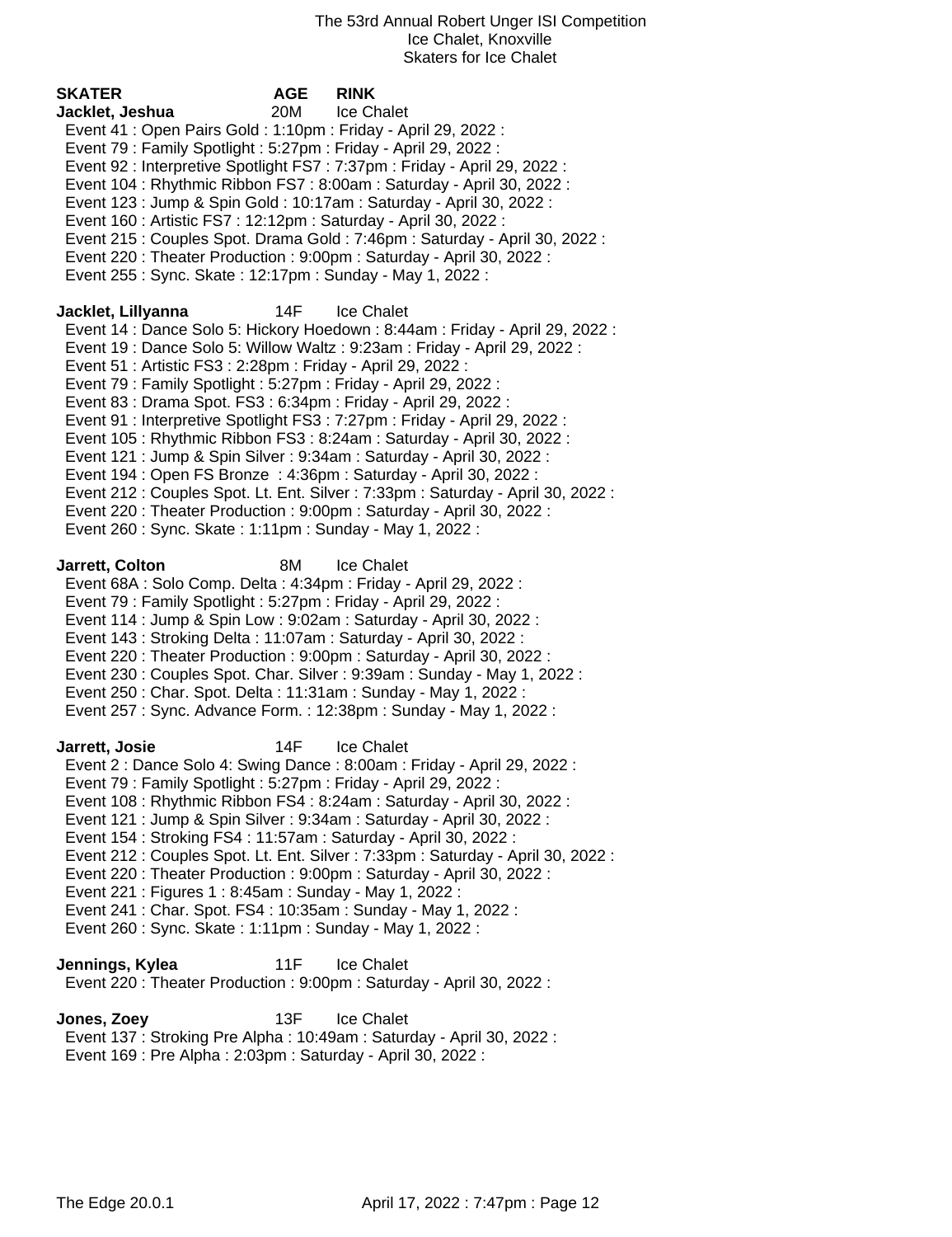| <b>SKATER</b><br>AGE.<br>11F<br>Killeffer, Allie<br>Event 65A : Solo Comp. Beta : 4:22pm : Friday - April 29, 2022 :<br>Event 98 : Ex. Team Interpretive : 8:30pm : Friday - April 29, 2022 :<br>Event 175 : Beta : 2:49pm : Saturday - April 30, 2022 :<br>Event 252 : Theme Spot. Beta : 11:31am : Sunday - May 1, 2022 :                                                                                                                                                                                       | <b>RINK</b><br>Ice Chalet                                                                                                                                                                                                                                                                                                                                                                                         |
|-------------------------------------------------------------------------------------------------------------------------------------------------------------------------------------------------------------------------------------------------------------------------------------------------------------------------------------------------------------------------------------------------------------------------------------------------------------------------------------------------------------------|-------------------------------------------------------------------------------------------------------------------------------------------------------------------------------------------------------------------------------------------------------------------------------------------------------------------------------------------------------------------------------------------------------------------|
| King, Grace<br>24F<br>Event 34 : Freestyle 1 : 11:05am : Friday - April 29, 2022 :<br>Event 48 : Artistic FS1 : 2:28pm : Friday - April 29, 2022 :<br>Event 97 : Ex. Team Interpretive : 8:04pm : Friday - April 29, 2022 :<br>Event 147: Stroking FS1: 11:24am: Saturday - April 30, 2022:<br>Event 193 : Open FS Bronze : 4:36pm : Saturday - April 30, 2022 :                                                                                                                                                  | Ice Chalet<br>Event 9 : Dance Mixed 2: Dutch Waltz : 8:25am : Friday - April 29, 2022 :<br>Event 16 : Dance Solo 2: Dutch Waltz : 9:06am : Friday - April 29, 2022 :<br>Event 87 : Interpretive Spotlight FS1 : 6:47pm : Friday - April 29, 2022 :<br>Event 213 : Couples Spot. Lt. Ent. Silver : 7:33pm : Saturday - April 30, 2022 :<br>Event 223 : Jump & Spin Team - Medium : 8:56am : Sunday - May 1, 2022 : |
| 64M<br>Knox, Tony<br>Event 28 : Footwork 4 : 10:37am : Friday - April 29, 2022 :<br>Event 57 : Artistic FS4 : 3:23pm : Friday - April 29, 2022 :<br>Event 82 : Ensemble : 6:21pm : Friday - April 29, 2022 :<br>Event 219 : Lt. Ent. Spot. FS4 : 8:43pm : Saturday - April 30, 2022 :<br>Event 262 : Small Production Team : 1:28pm : Sunday - May 1, 2022 :                                                                                                                                                      | Ice Chalet<br>Event 89 : Interpretive Spotlight FS4 : 7:08pm : Friday - April 29, 2022 :<br>Event 230 : Couples Spot. Char. Silver : 9:39am : Sunday - May 1, 2022 :                                                                                                                                                                                                                                              |
| Kohnstamm, George<br>14M<br>Event 66A : Solo Comp. Gamma : 4:34pm : Friday - April 29, 2022 :<br>Event 82 : Ensemble : 6:21pm : Friday - April 29, 2022 :<br>Event 97 : Ex. Team Interpretive : 8:04pm : Friday - April 29, 2022 :<br>Event 117 : Jump & Spin Bronze : 9:15am : Saturday - April 30, 2022 :<br>Event 141 : Stroking Gamma : 11:07am : Saturday - April 30, 2022 :<br>Event 177 : Gamma : 2:49pm : Saturday - April 30, 2022 :<br>Event 249 : Char. Spot. Gamma : 11:31am : Sunday - May 1, 2022 : | <b>Ice Chalet</b>                                                                                                                                                                                                                                                                                                                                                                                                 |
| <b>Massey, Tommy</b><br>62F<br>Event 82 : Ensemble : 6:21pm : Friday - April 29, 2022 :<br>Event 262 : Small Production Team : 1:28pm : Sunday - May 1, 2022 :                                                                                                                                                                                                                                                                                                                                                    | <b>Ice Chalet</b>                                                                                                                                                                                                                                                                                                                                                                                                 |
| Matheny, Ethan<br>6M<br>Event 220 : Theater Production : 9:00pm : Saturday - April 30, 2022 :                                                                                                                                                                                                                                                                                                                                                                                                                     | Ice Chalet                                                                                                                                                                                                                                                                                                                                                                                                        |

**Maxwell, Elienna** 9F Ice Chalet Event 139 : Stroking Beta : 11:07am : Saturday - April 30, 2022 : Event 174 : Beta : 2:28pm : Saturday - April 30, 2022 :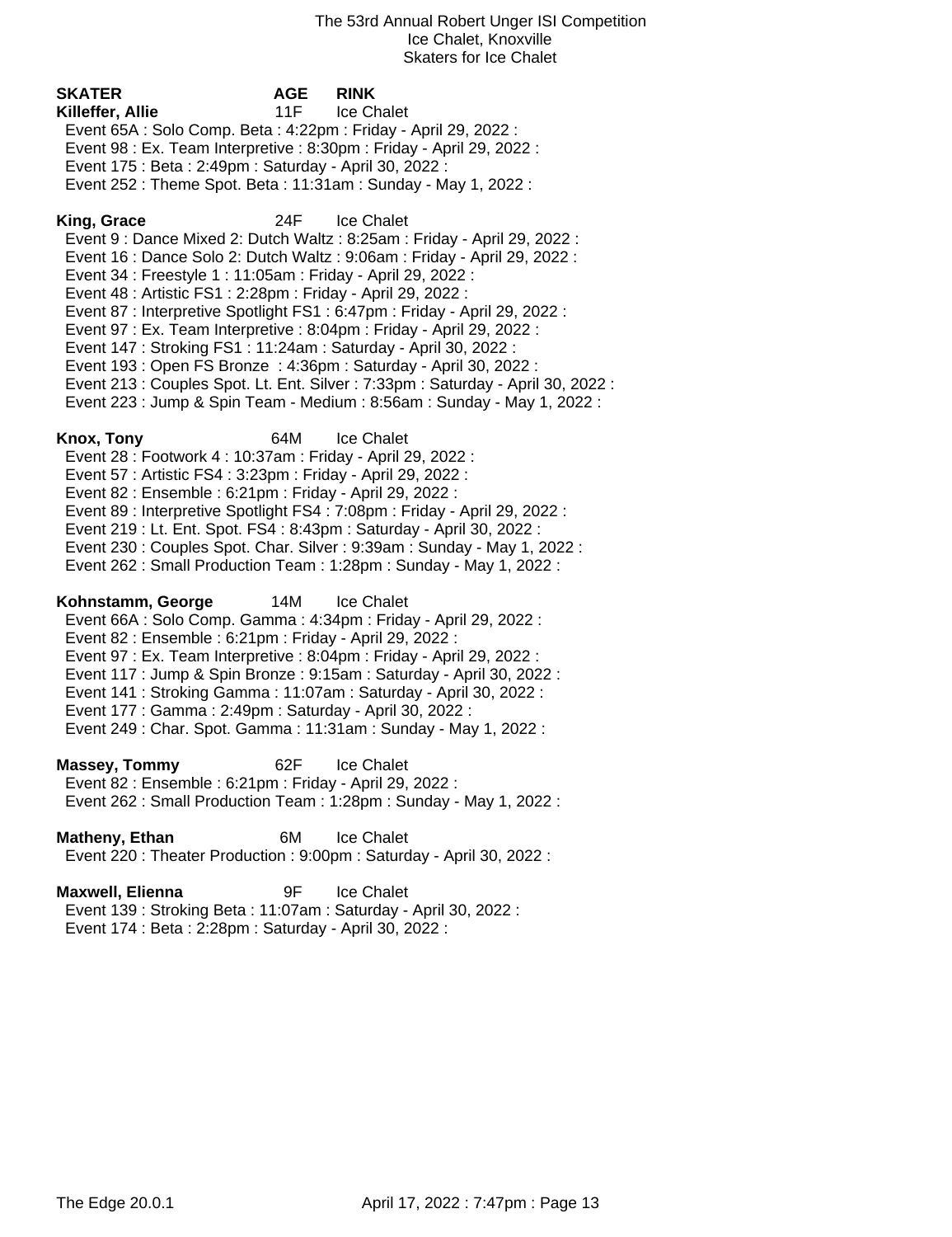| <b>SKATER</b>                                                         | <b>AGE</b> | <b>RINK</b>                                                                 |
|-----------------------------------------------------------------------|------------|-----------------------------------------------------------------------------|
| <b>McAllister, Rachil</b>                                             | 19F        | Ice Chalet                                                                  |
|                                                                       |            | Event 5 : Dance Solo 3: Rhythm Blues : 8:25am : Friday - April 29, 2022 :   |
|                                                                       |            | Event 11 : Dance Solo 3: Canasta Tango : 8:44am : Friday - April 29, 2022 : |
| Event 27 : Footwork 3 : 10:37am : Friday - April 29, 2022 :           |            |                                                                             |
| Event 39 : Freestyle 3 : 11:48am : Friday - April 29, 2022 :          |            |                                                                             |
| Event 52 : Artistic FS3 : 2:53pm : Friday - April 29, 2022 :          |            |                                                                             |
| Event 73A : Solo Comp. FS3 : 4:52pm : Friday - April 29, 2022 :       |            |                                                                             |
|                                                                       |            | Event 117 : Jump & Spin Bronze : 9:15am : Saturday - April 30, 2022 :       |
| Event 149: Stroking FS3: 11:40am: Saturday - April 30, 2022:          |            |                                                                             |
|                                                                       |            | Event 223 : Jump & Spin Team - Medium : 8:56am : Sunday - May 1, 2022 :     |
|                                                                       |            | Event 231: Couples Spot. Char. Bronze: 9:39am: Sunday - May 1, 2022:        |
|                                                                       |            | Event 262: Small Production Team: 1:28pm: Sunday - May 1, 2022:             |
|                                                                       |            |                                                                             |
| McMahan, Eden                                                         | 8F         | Ice Chalet                                                                  |
| Event 8 : Solo Dance 1 : 8:25am : Friday - April 29, 2022 :           |            |                                                                             |
| Event 67B: Solo Comp. Delta: 4:34pm: Friday - April 29, 2022:         |            |                                                                             |
| Event 143 : Stroking Delta : 11:07am : Saturday - April 30, 2022 :    |            |                                                                             |
| Event 179 : Delta : 3:06pm : Saturday - April 30, 2022 :              |            |                                                                             |
|                                                                       |            | Event 257: Sync. Advance Form.: 12:38pm: Sunday - May 1, 2022:              |
|                                                                       |            |                                                                             |
| <b>McMahan, Reese</b>                                                 | 10F        | Ice Chalet                                                                  |
|                                                                       |            | Event 6 : Dance Solo 3: Rhythm Blues : 8:25am : Friday - April 29, 2022 :   |
|                                                                       |            | Event 10 : Dance Solo 3: Canasta Tango : 8:44am : Friday - April 29, 2022 : |
| Event 36 : Freestyle 2 : 11:25am : Friday - April 29, 2022 :          |            |                                                                             |
| Event 49 : Artistic FS2 : 2:28pm : Friday - April 29, 2022 :          |            |                                                                             |
| Event 70B: Solo Comp. FS2: 4:43pm: Friday - April 29, 2022:           |            |                                                                             |
| Event 99 : Ex. Team Interpretive : 8:30pm : Friday - April 29, 2022 : |            |                                                                             |
| Event 148 : Stroking FS2 : 11:24am : Saturday - April 30, 2022 :      |            |                                                                             |
|                                                                       |            | Event 257: Sync. Advance Form.: 12:38pm: Sunday - May 1, 2022:              |
|                                                                       |            |                                                                             |
| Miller, Isabela                                                       | 16F        | Ice Chalet                                                                  |
|                                                                       |            | Event 20: Dance Solo 7: Rocker Foxtrot: 9:23am: Friday - April 29, 2022:    |
| Event 30 : Footwork 7 : 10:49am : Friday - April 29, 2022 :           |            |                                                                             |
| Event 41 : Open Pairs Gold : 1:10pm : Friday - April 29, 2022 :       |            |                                                                             |
| Event 59 : Artistic FS6 : 3:23pm : Friday - April 29, 2022 :          |            |                                                                             |
| Event 198 : Open FS Gold : 5:08pm : Saturday - April 30, 2022 :       |            |                                                                             |
| . <del>.</del>                                                        |            |                                                                             |

 Event 214 : Lt. Ent. Spot. FS6 : 7:46pm : Saturday - April 30, 2022 : Event 220 : Theater Production : 9:00pm : Saturday - April 30, 2022 :

**Miller, Lauren** 17F Ice Chalet Event 255 : Sync. Skate : 12:17pm : Sunday - May 1, 2022 :

**Mitchell, Lily** 9F Ice Chalet Event 38 : Freestyle 3 : 11:48am : Friday - April 29, 2022 : Event 50 : Artistic FS3 : 2:28pm : Friday - April 29, 2022 : Event 72A : Solo Comp. FS3 : 4:52pm : Friday - April 29, 2022 : Event 86 : Interpretive Spotlight FS3 : 6:47pm : Friday - April 29, 2022 : Event 99 : Ex. Team Interpretive : 8:30pm : Friday - April 29, 2022 : Event 116 : Jump & Spin Bronze : 9:15am : Saturday - April 30, 2022 : Event 220 : Theater Production : 9:00pm : Saturday - April 30, 2022 : Event 242 : Char. Spot. FS3 : 11:03am : Sunday - May 1, 2022 : Event 257 : Sync. Advance Form. : 12:38pm : Sunday - May 1, 2022 :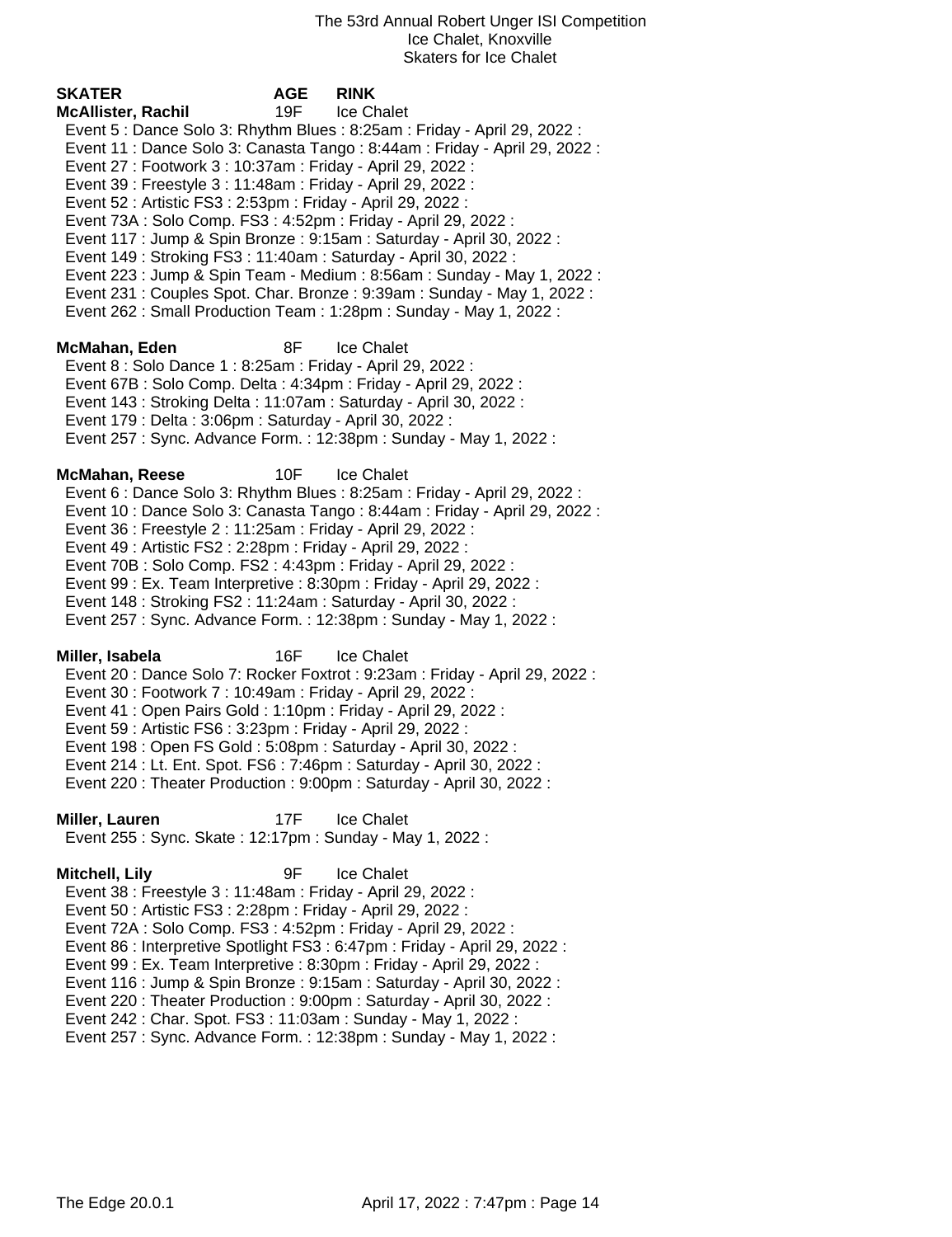**SKATER AGE RINK Murphy, Reagan** 16F Ice Chalet Event 51 : Artistic FS3 : 2:28pm : Friday - April 29, 2022 : Event 91 : Interpretive Spotlight FS3 : 7:27pm : Friday - April 29, 2022 : Event 96 : Ex. Team Interpretive : 8:04pm : Friday - April 29, 2022 : Event 117 : Jump & Spin Bronze : 9:15am : Saturday - April 30, 2022 : Event 255 : Sync. Skate : 12:17pm : Sunday - May 1, 2022 : **Nicks, Barbara** 6F Ice Chalet Event 67A : Solo Comp. Delta : 4:34pm : Friday - April 29, 2022 : Event 98 : Ex. Team Interpretive : 8:30pm : Friday - April 29, 2022 : Event 113 : Jump & Spin Low : 9:02am : Saturday - April 30, 2022 : Event 178 : Delta : 3:06pm : Saturday - April 30, 2022 : Event 220 : Theater Production : 9:00pm : Saturday - April 30, 2022 : Event 225 : Couples Spot. Char. Low : 9:10am : Sunday - May 1, 2022 : Event 237 : Lt. Ent. Spot. Delta : 9:59am : Sunday - May 1, 2022 : **Nipper, Camron** 19F Ice Chalet Event 61 : Artistic FS8 : 3:44pm : Friday - April 29, 2022 : **Nolen, Emma** 9F Ice Chalet Event 32 : Freestyle 1 : 11:05am : Friday - April 29, 2022 : Event 145 : Stroking FS1 : 11:24am : Saturday - April 30, 2022 : Event 222 : Solo Comp. FS1 : 8:45am : Sunday - May 1, 2022 : **Ogle, Emma** 16F Ice Chalet Event 84 : Drama Spot. Gold : 6:34pm : Friday - April 29, 2022 : Event 159 : Stroking Gold : 12:06pm : Saturday - April 30, 2022 : Event 164 : Ex. Rhythm Dance Platinum : 1:37pm : Saturday - April 30, 2022 : **Orlovskyy, Alina** 7F Ice Chalet Event 64B : Solo Comp. Beta : 4:22pm : Friday - April 29, 2022 : Event 98 : Ex. Team Interpretive : 8:30pm : Friday - April 29, 2022 : Event 113 : Jump & Spin Low : 9:02am : Saturday - April 30, 2022 : Event 135 : Stroking Beta : 10:49am : Saturday - April 30, 2022 : Event 174 : Beta : 2:28pm : Saturday - April 30, 2022 : Event 220 : Theater Production : 9:00pm : Saturday - April 30, 2022 : Event 225 : Couples Spot. Char. Low : 9:10am : Sunday - May 1, 2022 : Event 235 : Lt. Ent. Spot. Beta : 9:59am : Sunday - May 1, 2022 : Event 252 : Theme Spot. Beta : 11:31am : Sunday - May 1, 2022 : **Pinkston, Kyleigh** 11F Ice Chalet Event 37 : Freestyle 2 : 11:25am : Friday - April 29, 2022 : Event 148 : Stroking FS2 : 11:24am : Saturday - April 30, 2022 : Event 257 : Sync. Advance Form. : 12:38pm : Sunday - May 1, 2022 : **Radford, Kaitlyn** 20F Ice Chalet Event 176 : Beta : 2:49pm : Saturday - April 30, 2022 : **Ragle, Maddison** 12F Ice Chalet Event 6 : Dance Solo 3: Rhythm Blues : 8:25am : Friday - April 29, 2022 : Event 50 : Artistic FS3 : 2:28pm : Friday - April 29, 2022 : Event 120 : Jump & Spin Silver : 9:34am : Saturday - April 30, 2022 : Event 151 : Stroking FS3 : 11:40am : Saturday - April 30, 2022 : Event 202 : Ex. Freestyle 4 : 6:32pm : Saturday - April 30, 2022 : **Reed, Paige** 9F Ice Chalet Event 169 : Pre Alpha : 2:03pm : Saturday - April 30, 2022 :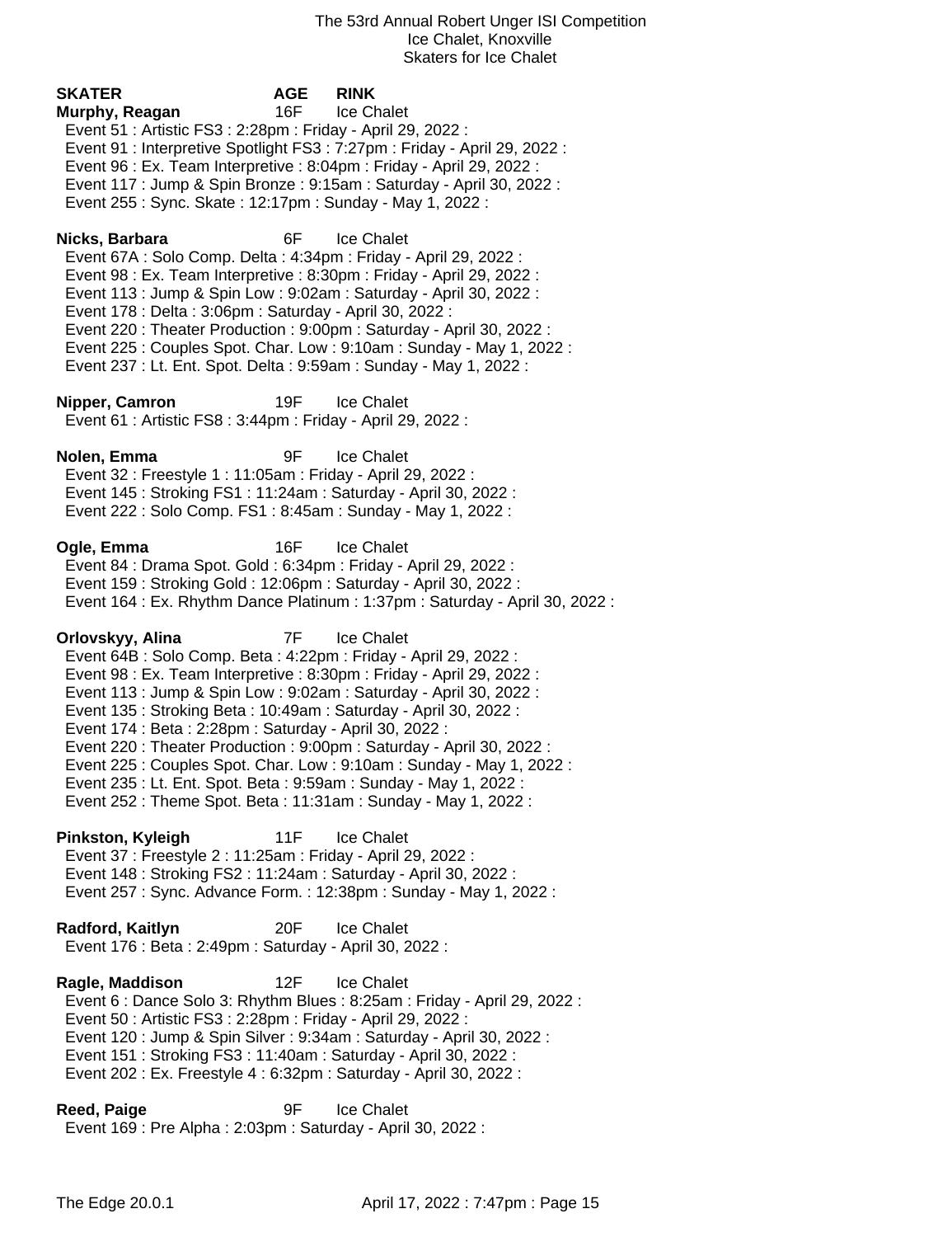|                                                                                                                                                                                                                                                                                                                                                                                                                                                                                                                                                                                                                                                                                                                                                                                                                                                     |                    | Ice Chalet, Knoxville<br><b>Skaters for Ice Chalet</b>                                                                                                                                                                                                                                                                                                                                          |
|-----------------------------------------------------------------------------------------------------------------------------------------------------------------------------------------------------------------------------------------------------------------------------------------------------------------------------------------------------------------------------------------------------------------------------------------------------------------------------------------------------------------------------------------------------------------------------------------------------------------------------------------------------------------------------------------------------------------------------------------------------------------------------------------------------------------------------------------------------|--------------------|-------------------------------------------------------------------------------------------------------------------------------------------------------------------------------------------------------------------------------------------------------------------------------------------------------------------------------------------------------------------------------------------------|
| <b>SKATER</b><br>Reed, Phia<br>Event 167 : Pre Alpha : 2:03pm : Saturday - April 30, 2022 :                                                                                                                                                                                                                                                                                                                                                                                                                                                                                                                                                                                                                                                                                                                                                         | <b>AGE</b><br>7F a | <b>RINK</b><br>Ice Chalet                                                                                                                                                                                                                                                                                                                                                                       |
| Reed, Phoebe<br>Event 168 : Pre Alpha : 2:03pm : Saturday - April 30, 2022 :                                                                                                                                                                                                                                                                                                                                                                                                                                                                                                                                                                                                                                                                                                                                                                        | 7F                 | <b>Ice Chalet</b>                                                                                                                                                                                                                                                                                                                                                                               |
| <b>Reed, Piper</b><br>Event 172 : Alpha : 2:28pm : Saturday - April 30, 2022 :                                                                                                                                                                                                                                                                                                                                                                                                                                                                                                                                                                                                                                                                                                                                                                      | 10F                | <b>Ice Chalet</b>                                                                                                                                                                                                                                                                                                                                                                               |
| <b>Reynolds, Allison</b>                                                                                                                                                                                                                                                                                                                                                                                                                                                                                                                                                                                                                                                                                                                                                                                                                            | 10F                | <b>Ice Chalet</b><br>Event 98 : Ex. Team Interpretive : 8:30pm : Friday - April 29, 2022 :<br>Event 116 : Jump & Spin Bronze : 9:15am : Saturday - April 30, 2022 :<br>Event 181 : Freestyle 1 : 3:06pm : Saturday - April 30, 2022 :<br>Event 211 : Couples Spot. Lt. Ent. Bronze : 7:33pm : Saturday - April 30, 2022 :<br>Event 257 : Sync. Advance Form. : 12:38pm : Sunday - May 1, 2022 : |
| Rieger, Amanda<br>Event 81 : Ensemble : 6:08pm : Friday - April 29, 2022 :                                                                                                                                                                                                                                                                                                                                                                                                                                                                                                                                                                                                                                                                                                                                                                          | 41F                | <b>Ice Chalet</b>                                                                                                                                                                                                                                                                                                                                                                               |
| Rieger, Hannah<br>9F<br><b>Ice Chalet</b><br>Event 38 : Freestyle 3 : 11:48am : Friday - April 29, 2022 :<br>Event 81 : Ensemble : 6:08pm : Friday - April 29, 2022 :<br>Event 86 : Interpretive Spotlight FS3 : 6:47pm : Friday - April 29, 2022 :<br>Event 98 : Ex. Team Interpretive : 8:30pm : Friday - April 29, 2022 :<br>Event 116 : Jump & Spin Bronze : 9:15am : Saturday - April 30, 2022 :<br>Event 150 : Stroking FS3 : 11:40am : Saturday - April 30, 2022 :<br>Event 192 : Open FS Bronze : 4:36pm : Saturday - April 30, 2022 :<br>Event 211 : Couples Spot. Lt. Ent. Bronze : 7:33pm : Saturday - April 30, 2022 :<br>Event 220 : Theater Production : 9:00pm : Saturday - April 30, 2022 :<br>Event 242 : Char. Spot. FS3 : 11:03am : Sunday - May 1, 2022 :<br>Event 257 : Sync. Advance Form. : 12:38pm : Sunday - May 1, 2022 : |                    |                                                                                                                                                                                                                                                                                                                                                                                                 |
| Rieger, Jason<br>Event 81 : Ensemble : 6:08pm : Friday - April 29, 2022 :                                                                                                                                                                                                                                                                                                                                                                                                                                                                                                                                                                                                                                                                                                                                                                           | 43M                | <b>Ice Chalet</b><br>Event 225 : Couples Spot. Char. Low : 9:10am : Sunday - May 1, 2022 :                                                                                                                                                                                                                                                                                                      |
| Rieger, Samantha<br>Event 38 : Freestyle 3 : 11:48am : Friday - April 29, 2022 :<br>Event 50 : Artistic FS3 : 2:28pm : Friday - April 29, 2022 :<br>Event 81 : Ensemble : 6:08pm : Friday - April 29, 2022 :                                                                                                                                                                                                                                                                                                                                                                                                                                                                                                                                                                                                                                        | 11F                | Ice Chalet<br>Event 15 : Dance Solo 2: Dutch Waltz : 9:06am : Friday - April 29, 2022 :                                                                                                                                                                                                                                                                                                         |

- Event 86 : Interpretive Spotlight FS3 : 6:47pm : Friday April 29, 2022 :
- Event 99 : Ex. Team Interpretive : 8:30pm : Friday April 29, 2022 :
- Event 119 : Jump & Spin Silver : 9:34am : Saturday April 30, 2022 :
- Event 151 : Stroking FS3 : 11:40am : Saturday April 30, 2022 :
- Event 220 : Theater Production : 9:00pm : Saturday April 30, 2022 :
- Event 243 : Char. Spot. FS3 : 11:03am : Sunday May 1, 2022 :
- Event 260 : Sync. Skate : 1:11pm : Sunday May 1, 2022 :

**Roach, Arwen** 19F Ice Chalet Event 52 : Artistic FS3 : 2:53pm : Friday - April 29, 2022 : Event 194 : Open FS Bronze : 4:36pm : Saturday - April 30, 2022 : Event 231 : Couples Spot. Char. Bronze : 9:39am : Sunday - May 1, 2022 :

**Rose, Skyler** 14F Ice Chalet Event 180 : Delta : 3:06pm : Saturday - April 30, 2022 : Event 220 : Theater Production : 9:00pm : Saturday - April 30, 2022 :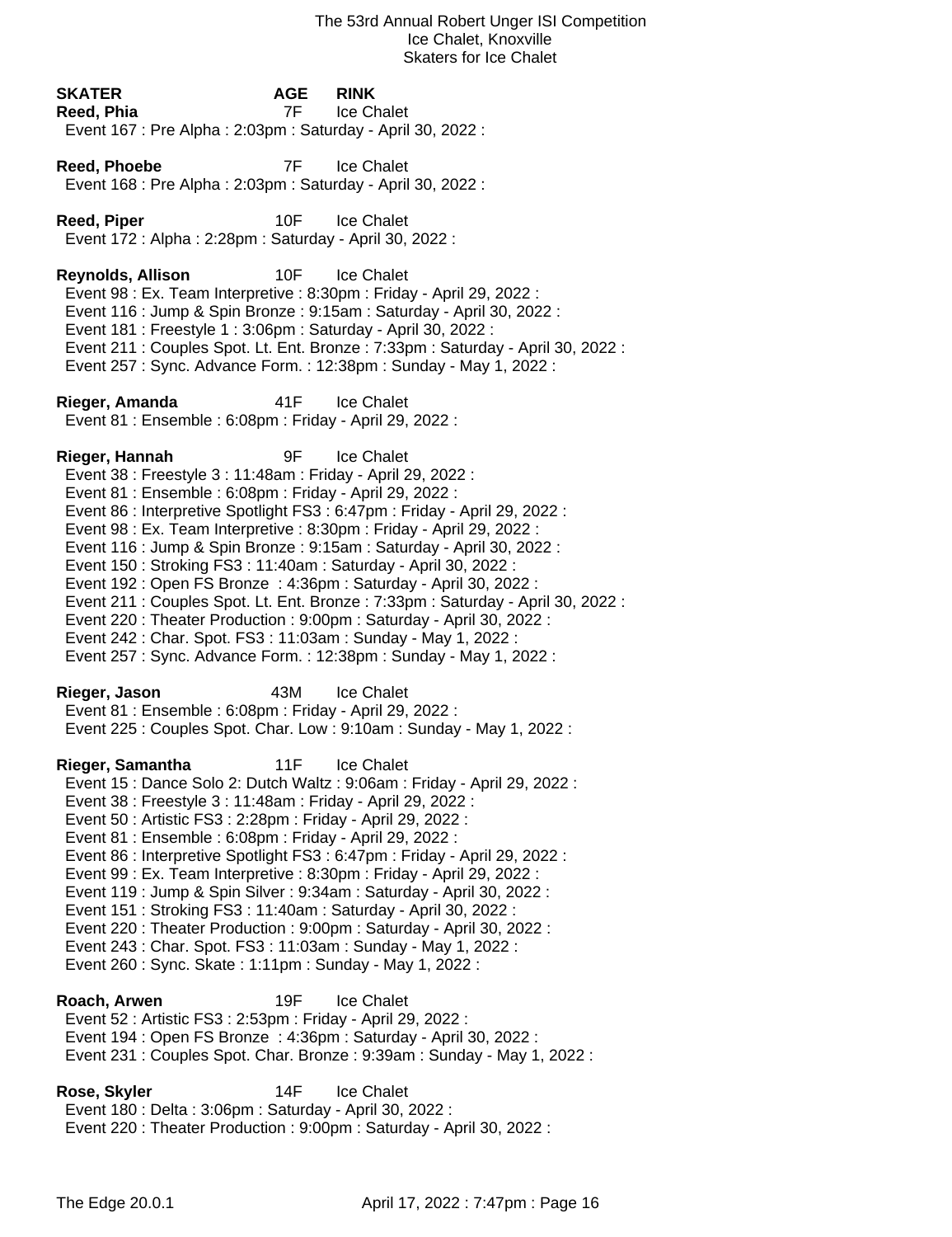**SKATER AGE RINK Roth, Alexa** 15F Ice Chalet Event 29 : Footwork 5 : 10:37am : Friday - April 29, 2022 : Event 58 : Artistic FS5 : 3:23pm : Friday - April 29, 2022 : Event 94 : Interpretive Spotlight FS5 : 7:37pm : Friday - April 29, 2022 : Event 156 : Stroking FS5 : 12:06pm : Saturday - April 30, 2022 : Event 197 : Open FS Silver : 5:08pm : Saturday - April 30, 2022 : Sawyers, Norah Paige 10F Ice Chalet Event 65A : Solo Comp. Beta : 4:22pm : Friday - April 29, 2022 : Event 113 : Jump & Spin Low : 9:02am : Saturday - April 30, 2022 : Event 139 : Stroking Beta : 11:07am : Saturday - April 30, 2022 : Event 175 : Beta : 2:49pm : Saturday - April 30, 2022 : **Sobota, Jaedyn** 18F Ice Chalet Event 31 : Footwork 7 : 10:49am : Friday - April 29, 2022 : Event 96 : Ex. Team Interpretive : 8:04pm : Friday - April 29, 2022 : Event 123 : Jump & Spin Gold : 10:17am : Saturday - April 30, 2022 : Event 160 : Artistic FS7 : 12:12pm : Saturday - April 30, 2022 : Event 214 : Lt. Ent. Spot. FS7 : 7:46pm : Saturday - April 30, 2022 : Event 220 : Theater Production : 9:00pm : Saturday - April 30, 2022 : Event 224 : Jump & Spin Team - High : 8:56am : Sunday - May 1, 2022 : Event 229 : Couples Spot. Char. Gold : 9:26am : Sunday - May 1, 2022 : Event 255 : Sync. Skate : 12:17pm : Sunday - May 1, 2022 : **Stache, Holly** 20F Ice Chalet Event 262 : Small Production Team : 1:28pm : Sunday - May 1, 2022 : **Stache, Norma** 61F Ice Chalet Event 262 : Small Production Team : 1:28pm : Sunday - May 1, 2022 : **Stiefel, Mairen** 10F Ice Chalet Event 15 : Dance Solo 2: Dutch Waltz : 9:06am : Friday - April 29, 2022 : Event 36 : Freestyle 2 : 11:25am : Friday - April 29, 2022 : Event 70B : Solo Comp. FS2 : 4:43pm : Friday - April 29, 2022 : Event 116 : Jump & Spin Bronze : 9:15am : Saturday - April 30, 2022 : Event 148 : Stroking FS2 : 11:24am : Saturday - April 30, 2022 : Event 220 : Theater Production : 9:00pm : Saturday - April 30, 2022 : Event 257 : Sync. Advance Form. : 12:38pm : Sunday - May 1, 2022 : **Swindeman, Evelyn Rose** 9F Ice Chalet Event 65A : Solo Comp. Beta : 4:22pm : Friday - April 29, 2022 : Event 114 : Jump & Spin Low : 9:02am : Saturday - April 30, 2022 : Event 115 : Jump & Spin Bronze : 9:15am : Saturday - April 30, 2022 : Event 136 : Stroking Beta : 10:49am : Saturday - April 30, 2022 : Event 174 : Beta : 2:28pm : Saturday - April 30, 2022 : Event 257 : Sync. Advance Form. : 12:38pm : Sunday - May 1, 2022 : **Swindeman, Isabelle** 11F Ice Chalet Event 116 : Jump & Spin Bronze : 9:15am : Saturday - April 30, 2022 : Event 146 : Stroking FS1 : 11:24am : Saturday - April 30, 2022 : Event 181 : Freestyle 1 : 3:06pm : Saturday - April 30, 2022 : Event 222 : Solo Comp. FS1 : 8:45am : Sunday - May 1, 2022 : Event 257 : Sync. Advance Form. : 12:38pm : Sunday - May 1, 2022 : **VanWinkle, Kelly** 13F Ice Chalet Event 173 : Alpha : 2:28pm : Saturday - April 30, 2022 :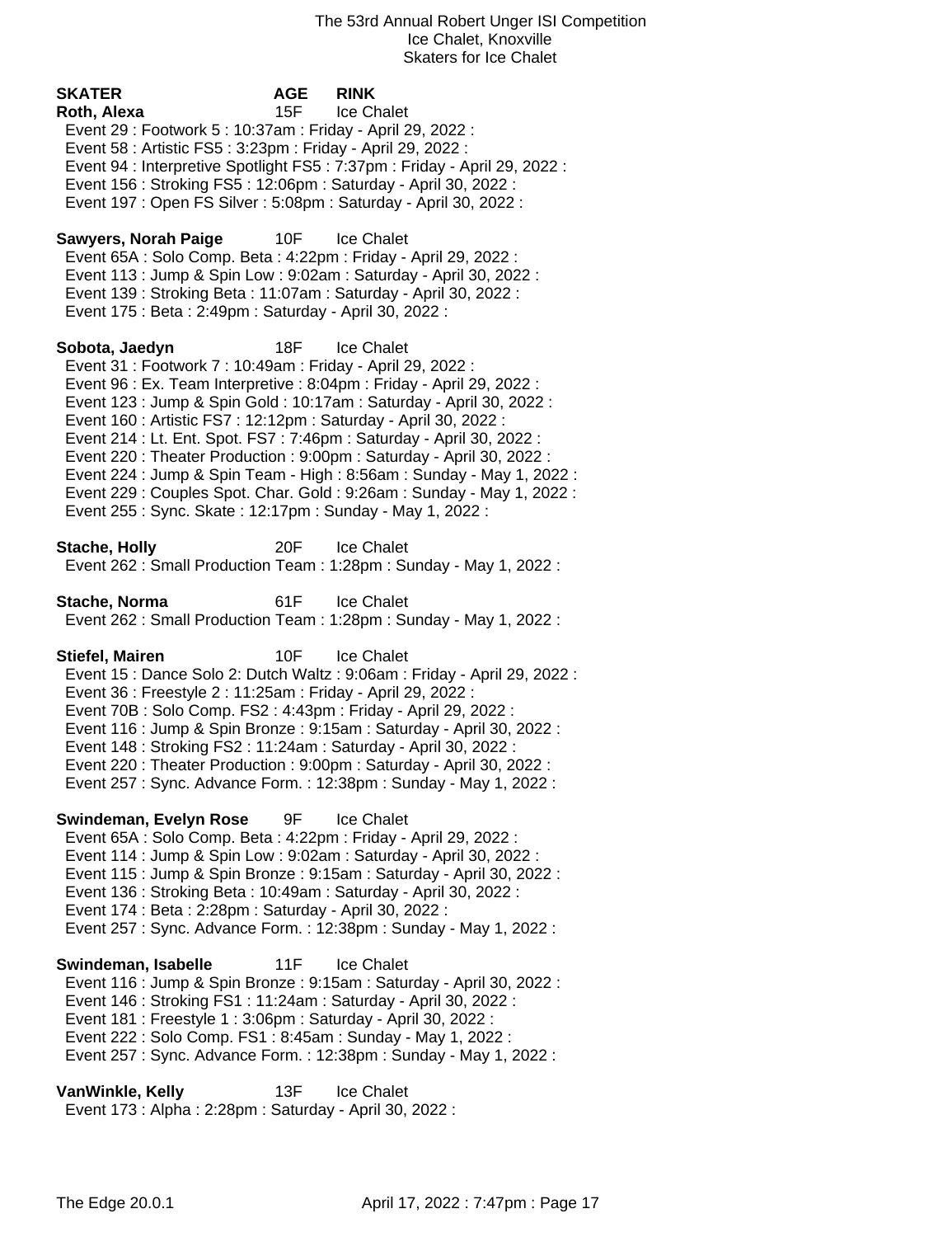| SKATER           | <b>AGE</b> | <b>RINK</b>                                                                       |
|------------------|------------|-----------------------------------------------------------------------------------|
| Zentgraf, Altair | 15M        | Ice Chalet                                                                        |
|                  |            | Event 17 : Dance Mixed 10: Westminster Waltz : 9:23am : Friday - April 29, 2022 : |
|                  |            | Event 21 : Dance Solo 10: Argentine Tango : 9:51am : Friday - April 29, 2022 :    |
|                  |            | Event 204 : Open FS Platinum Short : 6:32pm : Saturday - April 30, 2022 :         |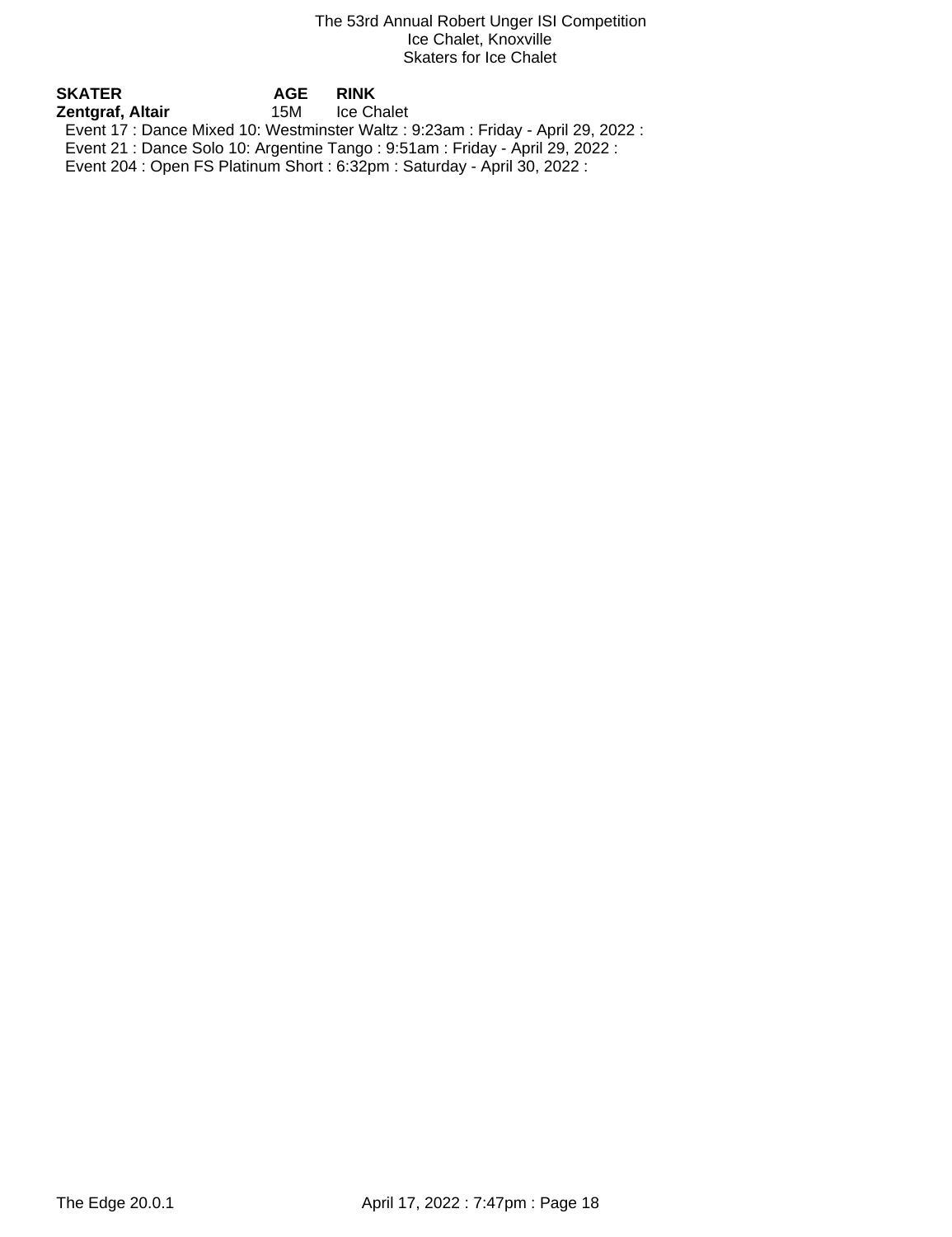| SKATER<br>Amyx, Alexandra                                                                                                          | <b>AGE</b><br>13F | <b>RINK</b><br>Lou & Gib Reese Ice Arena                                                 |
|------------------------------------------------------------------------------------------------------------------------------------|-------------------|------------------------------------------------------------------------------------------|
| Event 26 : Footwork 4 : 10:21am : Friday - April 29, 2022 :                                                                        |                   | Event 10 : Dance Solo 3: Canasta Tango : 8:44am : Friday - April 29, 2022 :              |
| Event 40 : Freestyle 4 : 1:10pm : Friday - April 29, 2022 :<br>Event 82 : Ensemble : 6:21pm : Friday - April 29, 2022 :            |                   |                                                                                          |
|                                                                                                                                    |                   | Event 95 : Ex. Team Interpretive : 7:56pm : Friday - April 29, 2022 :                    |
|                                                                                                                                    |                   | Event 120 : Jump & Spin Silver : 9:34am : Saturday - April 30, 2022 :                    |
| Event 200 : Open FS Silver : 5:45pm : Saturday - April 30, 2022 :                                                                  |                   |                                                                                          |
|                                                                                                                                    |                   | Event 220 : Theater Production : 9:00pm : Saturday - April 30, 2022 :                    |
| Event 226 : Lt. Ent. Spot. FS4 : 9:10am : Sunday - May 1, 2022 :<br>Event 241 : Char. Spot. FS4 : 10:35am : Sunday - May 1, 2022 : |                   |                                                                                          |
|                                                                                                                                    |                   | Event 258 : Sync. Advance Form. : 12:50pm : Sunday - May 1, 2022 :                       |
| Bagent, Abigail                                                                                                                    | 18F               | Lou & Gib Reese Ice Arena                                                                |
|                                                                                                                                    |                   | Event 95 : Ex. Team Interpretive : 7:56pm : Friday - April 29, 2022 :                    |
| Event 160 : Artistic FS7 : 12:12pm : Saturday - April 30, 2022 :                                                                   |                   | Event 124 : Jump & Spin Platinum : 10:17am : Saturday - April 30, 2022 :                 |
|                                                                                                                                    |                   | Event 161 : Dance Pro Ptnr 7: Tango : 1:26pm : Saturday - April 30, 2022 :               |
|                                                                                                                                    |                   | Event 165 : Dance Pro Ptnr 7: Rocker Foxtrot : 1:37pm : Saturday - April 30, 2022 :      |
|                                                                                                                                    |                   | Event 163 : Ex. Dance Int'l Silver Samba Platinum : 1:37pm : Saturday - April 30, 2022 : |
|                                                                                                                                    |                   | Event 184 : Open Pairs Bronze : 3:26pm : Saturday - April 30, 2022 :                     |
| Event 198 : Open FS Gold : 5:08pm : Saturday - April 30, 2022 :<br>Event 205 : Footwork 10 : 6:32pm : Saturday - April 30, 2022 :  |                   |                                                                                          |
| Event 209 : Ensemble : 7:20pm : Saturday - April 30, 2022 :                                                                        |                   |                                                                                          |
|                                                                                                                                    |                   | Event 220 : Theater Production : 9:00pm : Saturday - April 30, 2022 :                    |
|                                                                                                                                    |                   | Event 224 : Jump & Spin Team - High : 8:56am : Sunday - May 1, 2022 :                    |
|                                                                                                                                    |                   | Event 227 : Couple Spotlight LE Gold : 9:26am : Sunday - May 1, 2022 :                   |
|                                                                                                                                    |                   | Event 258 : Sync. Advance Form. : 12:50pm : Sunday - May 1, 2022 :                       |
| <b>Boucher, Callie</b>                                                                                                             | 9F                | Lou & Gib Reese Ice Arena                                                                |
| Event 181 : Freestyle 1 : 3:06pm : Saturday - April 30, 2022 :<br>Event 210 : Ensemble : 7:20pm : Saturday - April 30, 2022 :      |                   |                                                                                          |
|                                                                                                                                    |                   | Event 216 : Lt. Ent. Spot. FS1 : 8:03pm : Saturday - April 30, 2022 :                    |
|                                                                                                                                    |                   | Event 220 : Theater Production : 9:00pm : Saturday - April 30, 2022 :                    |
| Event 222 : Solo Comp. FS1 : 8:45am : Sunday - May 1, 2022 :                                                                       |                   |                                                                                          |
| <b>Christy, Rosie</b>                                                                                                              | 16F               | Lou & Gib Reese Ice Arena                                                                |
| Event 27: Footwork 4: 10:37am: Friday - April 29, 2022:                                                                            |                   |                                                                                          |
| Event 55: Artistic FS4: 2:53pm: Friday - April 29, 2022:<br>Event 82 : Ensemble : 6:21pm : Friday - April 29, 2022 :               |                   |                                                                                          |
|                                                                                                                                    |                   | Event 95 : Ex. Team Interpretive : 7:56pm : Friday - April 29, 2022 :                    |
|                                                                                                                                    |                   | Event 112 : Rhythmic Hoop FS4 : 8:47am : Saturday - April 30, 2022 :                     |
|                                                                                                                                    |                   | Event 220 : Theater Production : 9:00pm : Saturday - April 30, 2022 :                    |
| Event 232: Char. Spot. FS4: 9:39am: Sunday - May 1, 2022:                                                                          |                   |                                                                                          |
|                                                                                                                                    |                   | Event 258 : Sync. Advance Form. : 12:50pm : Sunday - May 1, 2022 :                       |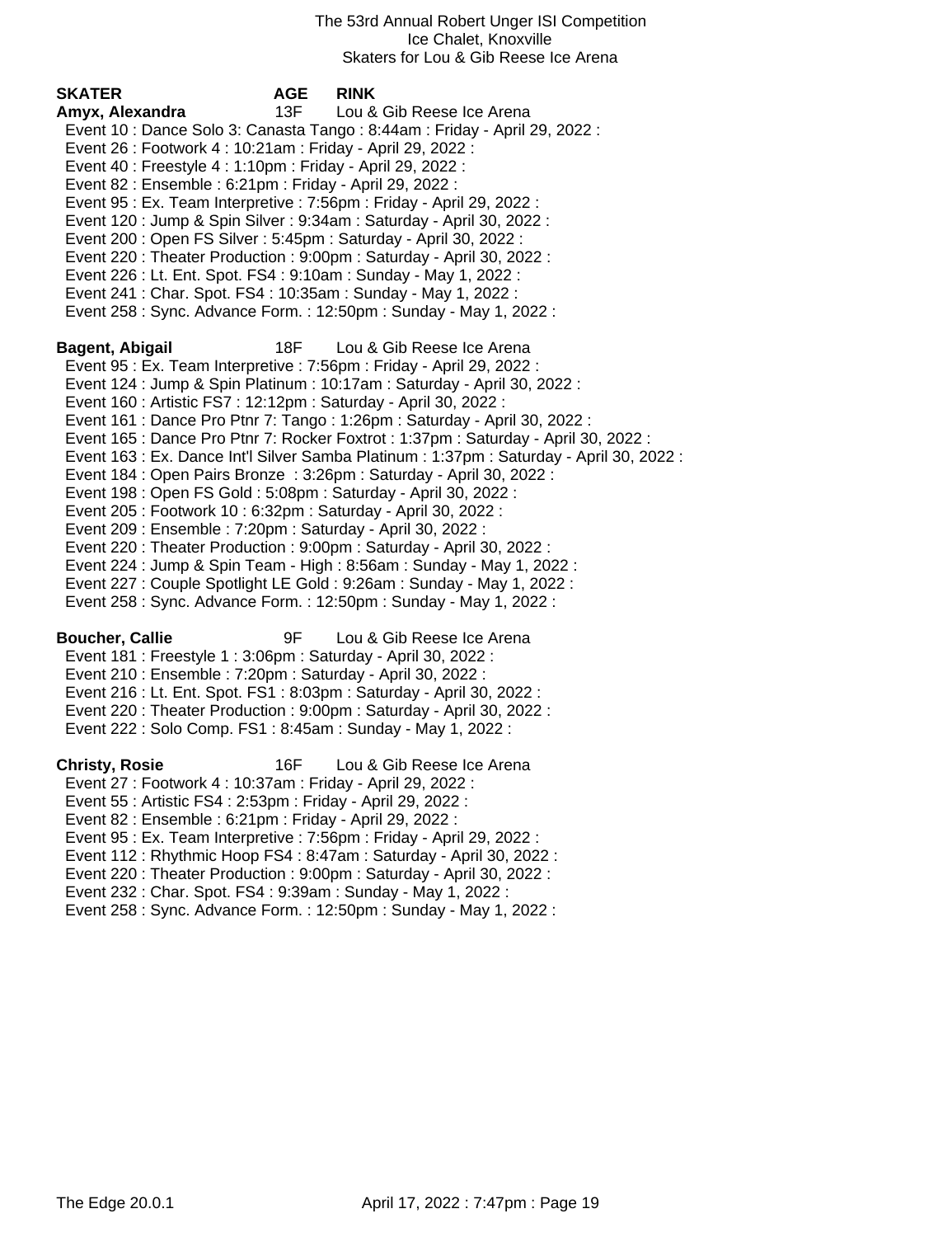| <b>SKATER</b><br>Geiger, Charlet<br>Event 23 : Open Solo FD Gold : 9:51am : Friday - April 29, 2022 :<br>Event 31: Footwork 7: 10:49am: Friday - April 29, 2022:<br>Event 45 : Freestyle 5 : 2:12pm : Friday - April 29, 2022 :<br>Event 201: Open FS Silver: 5:45pm: Saturday - April 30, 2022:<br>Event 209 : Ensemble : 7:20pm : Saturday - April 30, 2022 :                                                   | <b>AGE</b><br>18F | <b>RINK</b><br>Lou & Gib Reese Ice Arena<br>Event 95 : Ex. Team Interpretive : 7:56pm : Friday - April 29, 2022 :<br>Event 101 : Rhythmic Ball FS5 : 8:00am : Saturday - April 30, 2022 :<br>Event 162 : Dance Mixed 7: Rocker Foxtrot : 1:26pm : Saturday - April 30, 2022 :<br>Event 184 : Open Pairs Bronze : 3:26pm : Saturday - April 30, 2022 :<br>Event 220 : Theater Production : 9:00pm : Saturday - April 30, 2022 :<br>Event 230 : Couples Spot. Char. Silver : 9:39am : Sunday - May 1, 2022 :<br>Event 258 : Sync. Advance Form. : 12:50pm : Sunday - May 1, 2022 : |
|-------------------------------------------------------------------------------------------------------------------------------------------------------------------------------------------------------------------------------------------------------------------------------------------------------------------------------------------------------------------------------------------------------------------|-------------------|----------------------------------------------------------------------------------------------------------------------------------------------------------------------------------------------------------------------------------------------------------------------------------------------------------------------------------------------------------------------------------------------------------------------------------------------------------------------------------------------------------------------------------------------------------------------------------|
| Gowans, Alex<br>Event 26 : Footwork 4 : 10:21am : Friday - April 29, 2022 :<br>Event 43 : Freestyle 4 : 1:34pm : Friday - April 29, 2022 :<br>Event 55: Artistic FS4: 2:53pm: Friday - April 29, 2022:<br>Event 82 : Ensemble : 6:21pm : Friday - April 29, 2022 :<br>Event 200 : Open FS Silver : 5:45pm : Saturday - April 30, 2022 :                                                                           | 14F               | Lou & Gib Reese Ice Arena<br>Event 95 : Ex. Team Interpretive : 7:56pm : Friday - April 29, 2022 :<br>Event 206 : Drama Spot. FS4 : 6:56pm : Saturday - April 30, 2022 :<br>Event 220 : Theater Production : 9:00pm : Saturday - April 30, 2022 :<br>Event 258 : Sync. Advance Form. : 12:50pm : Sunday - May 1, 2022 :                                                                                                                                                                                                                                                          |
| Hausman, Hannah<br>Event 26 : Footwork 4 : 10:21am : Friday - April 29, 2022 :<br>Event 40 : Freestyle 4 : 1:10pm : Friday - April 29, 2022 :<br>Event 54 : Artistic FS4 : 2:53pm : Friday - April 29, 2022 :<br>Event 74A : Solo Comp. FS4 : 5:05pm : Friday - April 29, 2022 :<br>Event 82 : Ensemble : 6:21pm : Friday - April 29, 2022 :<br>Event 200 : Open FS Silver : 5:45pm : Saturday - April 30, 2022 : | 13F               | Lou & Gib Reese Ice Arena<br>Event 2: Dance Solo 4: Swing Dance: 8:00am: Friday - April 29, 2022:<br>Event 95 : Ex. Team Interpretive : 7:56pm : Friday - April 29, 2022 :<br>Event 100 : Rhythmic Ribbon FS4 : 8:00am : Saturday - April 30, 2022 :<br>Event 206 : Drama Spot. FS4 : 6:56pm : Saturday - April 30, 2022 :<br>Event 220 : Theater Production : 9:00pm : Saturday - April 30, 2022 :<br>Event 258 : Sync. Advance Form. : 12:50pm : Sunday - May 1, 2022 :                                                                                                        |
| Hausman, Isaac<br>Event 35 : Freestyle 2 : 11:25am : Friday - April 29, 2022 :<br>Event 70A : Solo Comp. FS2 : 4:43pm : Friday - April 29, 2022 :<br>Event 182 : Pairs 1 : 3:26pm : Saturday - April 30, 2022 :<br>Event 210 : Ensemble : 7:20pm : Saturday - April 30, 2022 :<br>Event 244 : Char. Spot. FS2 : 11:03am : Sunday - May 1, 2022 :                                                                  | 8M                | Lou & Gib Reese Ice Arena<br>Event 115 : Jump & Spin Bronze : 9:15am : Saturday - April 30, 2022 :<br>Event 191 : Open FS Bronze : 4:36pm : Saturday - April 30, 2022 :<br>Event 217 : Lt. Ent. Spot. FS2 : 8:03pm : Saturday - April 30, 2022 :<br>Event 220 : Theater Production : 9:00pm : Saturday - April 30, 2022 :<br>Event 230 : Couples Spot. Char. Silver : 9:39am : Sunday - May 1, 2022 :                                                                                                                                                                            |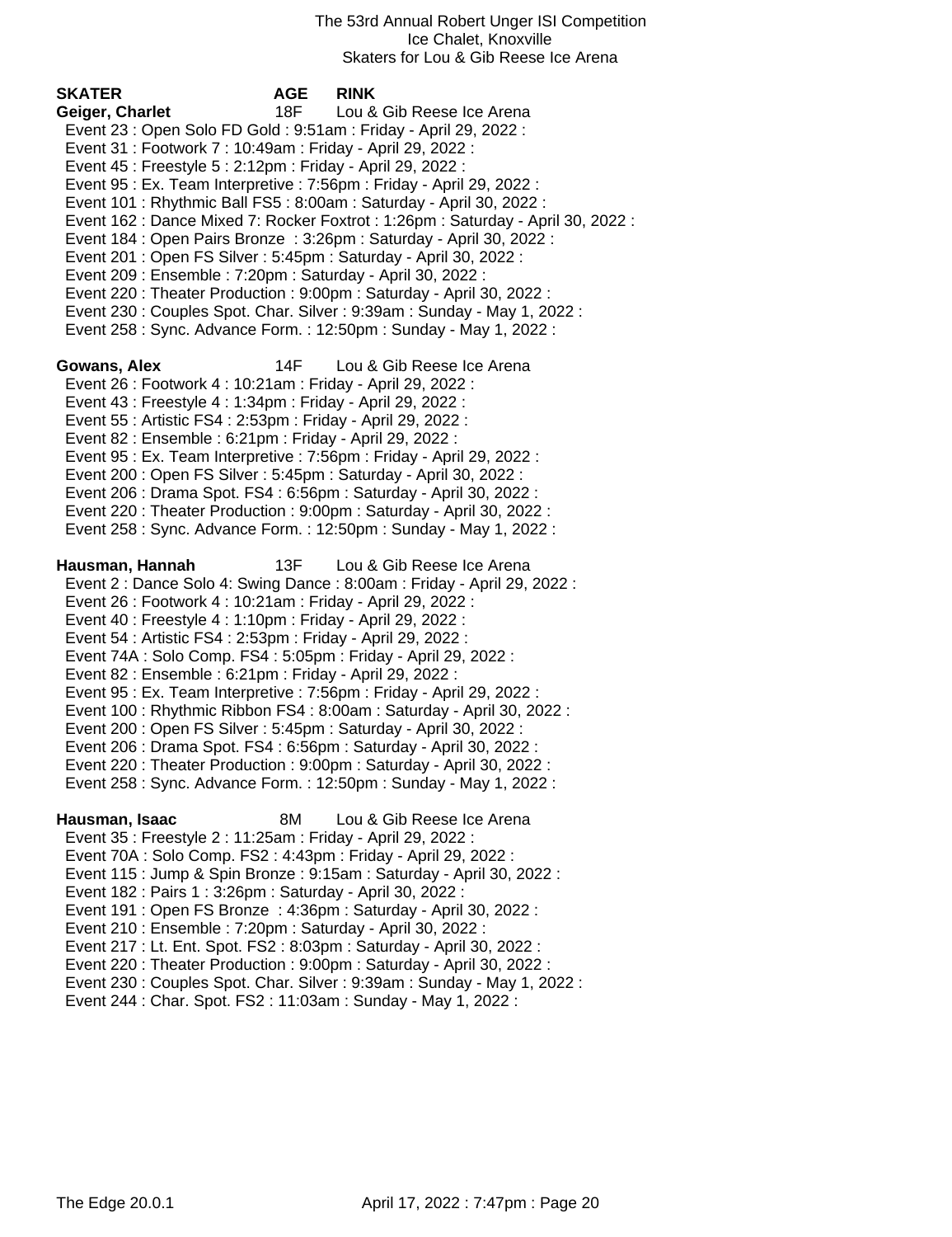| <b>SKATER</b>                                                                                                                                                                                                                                                                      | <b>AGE</b> | <b>RINK</b>                                                                                                                                                                                                                                                                                                                                                                                                                                                                                                                                                                                                                                                                                                     |
|------------------------------------------------------------------------------------------------------------------------------------------------------------------------------------------------------------------------------------------------------------------------------------|------------|-----------------------------------------------------------------------------------------------------------------------------------------------------------------------------------------------------------------------------------------------------------------------------------------------------------------------------------------------------------------------------------------------------------------------------------------------------------------------------------------------------------------------------------------------------------------------------------------------------------------------------------------------------------------------------------------------------------------|
| Hausman, Noah                                                                                                                                                                                                                                                                      | 16M        | Lou & Gib Reese Ice Arena                                                                                                                                                                                                                                                                                                                                                                                                                                                                                                                                                                                                                                                                                       |
|                                                                                                                                                                                                                                                                                    |            | Event 20: Dance Solo 7: Rocker Foxtrot: 9:23am: Friday - April 29, 2022:                                                                                                                                                                                                                                                                                                                                                                                                                                                                                                                                                                                                                                        |
|                                                                                                                                                                                                                                                                                    |            | Event 18 : Dance Solo 7: Tango : 9:23am : Friday - April 29, 2022 :                                                                                                                                                                                                                                                                                                                                                                                                                                                                                                                                                                                                                                             |
| Event 47 : Freestyle 8 : 2:12pm : Friday - April 29, 2022 :                                                                                                                                                                                                                        |            |                                                                                                                                                                                                                                                                                                                                                                                                                                                                                                                                                                                                                                                                                                                 |
| Event 61 : Artistic FS8 : 3:44pm : Friday - April 29, 2022 :                                                                                                                                                                                                                       |            |                                                                                                                                                                                                                                                                                                                                                                                                                                                                                                                                                                                                                                                                                                                 |
| Event 77: Solo Comp. FS8: 5:16pm: Friday - April 29, 2022:                                                                                                                                                                                                                         |            |                                                                                                                                                                                                                                                                                                                                                                                                                                                                                                                                                                                                                                                                                                                 |
|                                                                                                                                                                                                                                                                                    |            | Event 95 : Ex. Team Interpretive : 7:56pm : Friday - April 29, 2022 :                                                                                                                                                                                                                                                                                                                                                                                                                                                                                                                                                                                                                                           |
|                                                                                                                                                                                                                                                                                    |            | Event 104 : Rhythmic Ribbon FS8 : 8:00am : Saturday - April 30, 2022 :                                                                                                                                                                                                                                                                                                                                                                                                                                                                                                                                                                                                                                          |
|                                                                                                                                                                                                                                                                                    |            | Event 124 : Jump & Spin Platinum : 10:17am : Saturday - April 30, 2022 :                                                                                                                                                                                                                                                                                                                                                                                                                                                                                                                                                                                                                                        |
|                                                                                                                                                                                                                                                                                    |            | Event 161 : Dance Pro Ptnr 7: Tango : 1:26pm : Saturday - April 30, 2022 :                                                                                                                                                                                                                                                                                                                                                                                                                                                                                                                                                                                                                                      |
|                                                                                                                                                                                                                                                                                    |            | Event 162 : Dance Mixed 7: Rocker Foxtrot : 1:26pm : Saturday - April 30, 2022 :                                                                                                                                                                                                                                                                                                                                                                                                                                                                                                                                                                                                                                |
|                                                                                                                                                                                                                                                                                    |            | Event 165 : Dance Pro Ptnr 7: Rocker Foxtrot : 1:37pm : Saturday - April 30, 2022 :                                                                                                                                                                                                                                                                                                                                                                                                                                                                                                                                                                                                                             |
|                                                                                                                                                                                                                                                                                    |            | Event 184 : Open Pairs Bronze : 3:26pm : Saturday - April 30, 2022 :                                                                                                                                                                                                                                                                                                                                                                                                                                                                                                                                                                                                                                            |
|                                                                                                                                                                                                                                                                                    |            | Event 204 : Open FS Platinum Short : 6:32pm : Saturday - April 30, 2022 :                                                                                                                                                                                                                                                                                                                                                                                                                                                                                                                                                                                                                                       |
| Event 209 : Ensemble : 7:20pm : Saturday - April 30, 2022 :                                                                                                                                                                                                                        |            |                                                                                                                                                                                                                                                                                                                                                                                                                                                                                                                                                                                                                                                                                                                 |
|                                                                                                                                                                                                                                                                                    |            | Event 220 : Theater Production : 9:00pm : Saturday - April 30, 2022 :                                                                                                                                                                                                                                                                                                                                                                                                                                                                                                                                                                                                                                           |
|                                                                                                                                                                                                                                                                                    |            | Event 224 : Jump & Spin Team - High : 8:56am : Sunday - May 1, 2022 :                                                                                                                                                                                                                                                                                                                                                                                                                                                                                                                                                                                                                                           |
|                                                                                                                                                                                                                                                                                    |            | Event 254 : Couples Spot. Lt. Ent. Platinum : 11:54am : Sunday - May 1, 2022 :                                                                                                                                                                                                                                                                                                                                                                                                                                                                                                                                                                                                                                  |
|                                                                                                                                                                                                                                                                                    |            | Event 258 : Sync. Advance Form. : 12:50pm : Sunday - May 1, 2022 :                                                                                                                                                                                                                                                                                                                                                                                                                                                                                                                                                                                                                                              |
|                                                                                                                                                                                                                                                                                    |            |                                                                                                                                                                                                                                                                                                                                                                                                                                                                                                                                                                                                                                                                                                                 |
| Hirtzinger, Lilah                                                                                                                                                                                                                                                                  | 8F         | Lou & Gib Reese Ice Arena                                                                                                                                                                                                                                                                                                                                                                                                                                                                                                                                                                                                                                                                                       |
|                                                                                                                                                                                                                                                                                    |            | Event 114 : Jump & Spin Low : 9:02am : Saturday - April 30, 2022 :                                                                                                                                                                                                                                                                                                                                                                                                                                                                                                                                                                                                                                              |
| Event 135: Stroking Beta: 10:49am: Saturday - April 30, 2022:                                                                                                                                                                                                                      |            |                                                                                                                                                                                                                                                                                                                                                                                                                                                                                                                                                                                                                                                                                                                 |
| Event 210 : Ensemble : 7:20pm : Saturday - April 30, 2022 :                                                                                                                                                                                                                        |            |                                                                                                                                                                                                                                                                                                                                                                                                                                                                                                                                                                                                                                                                                                                 |
|                                                                                                                                                                                                                                                                                    |            | Event 225 : Couples Spot. Char. Low : 9:10am : Sunday - May 1, 2022 :                                                                                                                                                                                                                                                                                                                                                                                                                                                                                                                                                                                                                                           |
|                                                                                                                                                                                                                                                                                    |            | Event 235 : Lt. Ent. Spot. Beta : 9:59am : Sunday - May 1, 2022 :                                                                                                                                                                                                                                                                                                                                                                                                                                                                                                                                                                                                                                               |
| Johnson, Austin<br>Event 80 : Theme Spot. FS7 : 5:57pm : Friday - April 29, 2022 :<br>Event 187 : Open FS Gold : 4:11pm : Saturday - April 30, 2022 :<br>Event 209 : Ensemble : 7:20pm : Saturday - April 30, 2022 :<br>Event 239: Char. Spot. FS7: 10:35am: Sunday - May 1, 2022: | 18M        | Lou & Gib Reese Ice Arena<br>Event 95 : Ex. Team Interpretive : 7:56pm : Friday - April 29, 2022 :<br>Event 102 : Rhythmic Ball FS7 : 8:00am : Saturday - April 30, 2022 :<br>Event 184 : Open Pairs Bronze : 3:26pm : Saturday - April 30, 2022 :<br>Event 214 : Lt. Ent. Spot. FS7 : 7:46pm : Saturday - April 30, 2022 :<br>Event 220 : Theater Production : 9:00pm : Saturday - April 30, 2022 :<br>Event 224 : Jump & Spin Team - High : 8:56am : Sunday - May 1, 2022 :<br>Event 227 : Couple Spotlight LE Gold : 9:26am : Sunday - May 1, 2022 :<br>Event 254 : Couples Spot. Lt. Ent. Platinum : 11:54am : Sunday - May 1, 2022 :<br>Event 258 : Sync. Advance Form. : 12:50pm : Sunday - May 1, 2022 : |
| Kruise, lylah<br>Event 136 : Stroking Beta : 10:49am : Saturday - April 30, 2022 :<br>Event 210 : Ensemble : 7:20pm : Saturday - April 30, 2022 :<br>Event 247 : Char. Spot. Beta : 11:31am : Sunday - May 1, 2022 :                                                               | 9F         | Lou & Gib Reese Ice Arena<br>Event 114 : Jump & Spin Low : 9:02am : Saturday - April 30, 2022 :<br>Event 225 : Couples Spot. Char. Low : 9:10am : Sunday - May 1, 2022 :                                                                                                                                                                                                                                                                                                                                                                                                                                                                                                                                        |
| Martin, Adalyn                                                                                                                                                                                                                                                                     | 11F        | Lou & Gib Reese Ice Arena                                                                                                                                                                                                                                                                                                                                                                                                                                                                                                                                                                                                                                                                                       |
| Event 72A : Solo Comp. FS3 : 4:52pm : Friday - April 29, 2022 :                                                                                                                                                                                                                    |            |                                                                                                                                                                                                                                                                                                                                                                                                                                                                                                                                                                                                                                                                                                                 |
| Event 82 : Ensemble : 6:21pm : Friday - April 29, 2022 :                                                                                                                                                                                                                           |            |                                                                                                                                                                                                                                                                                                                                                                                                                                                                                                                                                                                                                                                                                                                 |
|                                                                                                                                                                                                                                                                                    |            | Event 95 : Ex. Team Interpretive : 7:56pm : Friday - April 29, 2022 :                                                                                                                                                                                                                                                                                                                                                                                                                                                                                                                                                                                                                                           |
|                                                                                                                                                                                                                                                                                    |            | Event 107: Rhythmic Ribbon FS3: 8:24am: Saturday - April 30, 2022:                                                                                                                                                                                                                                                                                                                                                                                                                                                                                                                                                                                                                                              |
|                                                                                                                                                                                                                                                                                    |            | Event 119 : Jump & Spin Silver : 9:34am : Saturday - April 30, 2022 :                                                                                                                                                                                                                                                                                                                                                                                                                                                                                                                                                                                                                                           |

- Event 193 : Open FS Bronze : 4:36pm : Saturday April 30, 2022 : Event 220 : Theater Production : 9:00pm : Saturday - April 30, 2022 :
- Event 230 : Couples Spot. Char. Silver : 9:39am : Sunday May 1, 2022 :